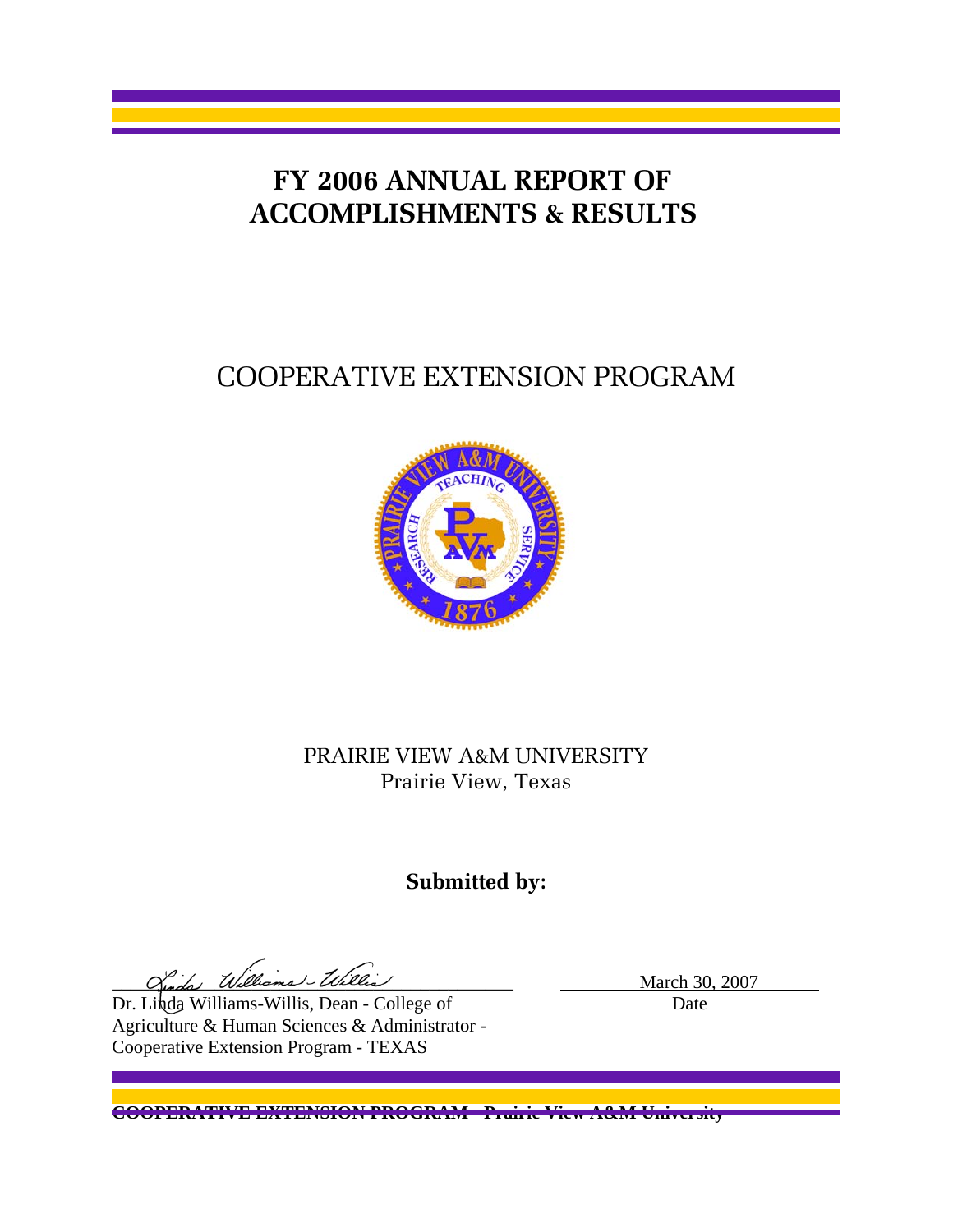#### **Prairie View, Texas**

#### FY 2006 ANNUAL REPORT OF ACCOMPLISHMENTS AND RESULTS

#### **PLANNED PROGRAMS**

#### **GOAL 1: AN AGRICULTURAL SYSTEM THAT IS HIGHLY COMPETITIVE IN THE GLOBAL ECONOMY.**

#### **OVERVIEW/EXECUTIVE SUMMARY**

The Agriculture and Natural Resources Program area responded to several issues and concerns of limited resource audiences this year. As a result, educational programs and activities focused on integrated management practices and technologies that would enable these audiences to become more competitive and viable. A broad set of relevant management strategies were taught including risk management, sustainable agriculture, farm safety and other practices designed to improve stability and profitability. Assisting beginning or existing farmers and ranchers in purchasing or leasing a farm or ranch or acquiring additional acreage or resources; farm financial management; whole farm systems; farm pond construction and management; and enhanced business management and marketing skills were other areas where programming took place.

Specifically, educational programs and result demonstrations were developed and delivered in the areas of animal production efficiency, aquaculture, rangeland and pasture management, plant production efficiency, and agricultural profitability. Numerous individuals participated and took advantage of the various programs and activities offered during the year.

Six thousand nine hundred and twenty-nine individuals took part in programs on animal production efficiency. A majority indicated they had acquired at least one or more new skills and plan to implement that newly acquired knowledge into some phase of their operations. At least 271 individuals who took part in farm pond management training indicated they, too, had gained some knowledge on how to enhance production and would test the concepts to determine their usability. Of the individuals in attendance at the various meetings and who were one-on-one contacts, approximately 4300 reported that they had or would use what they had learned. In the area of plant production efficiency, 61 reported an increase in awareness and understanding regarding production and alternative food crop enterprises.

From the 10 counties where 1890 programming in agriculture and natural resources is taking place, 7,136 participated in the workshops and clinics offered in the area of profitability or farm financial management and marketing. Two thousand seven hundred and seventy-two participants reported that they have adopted Extension recommendations in key areas. Twenty-two producers reported the development of a forest management plan.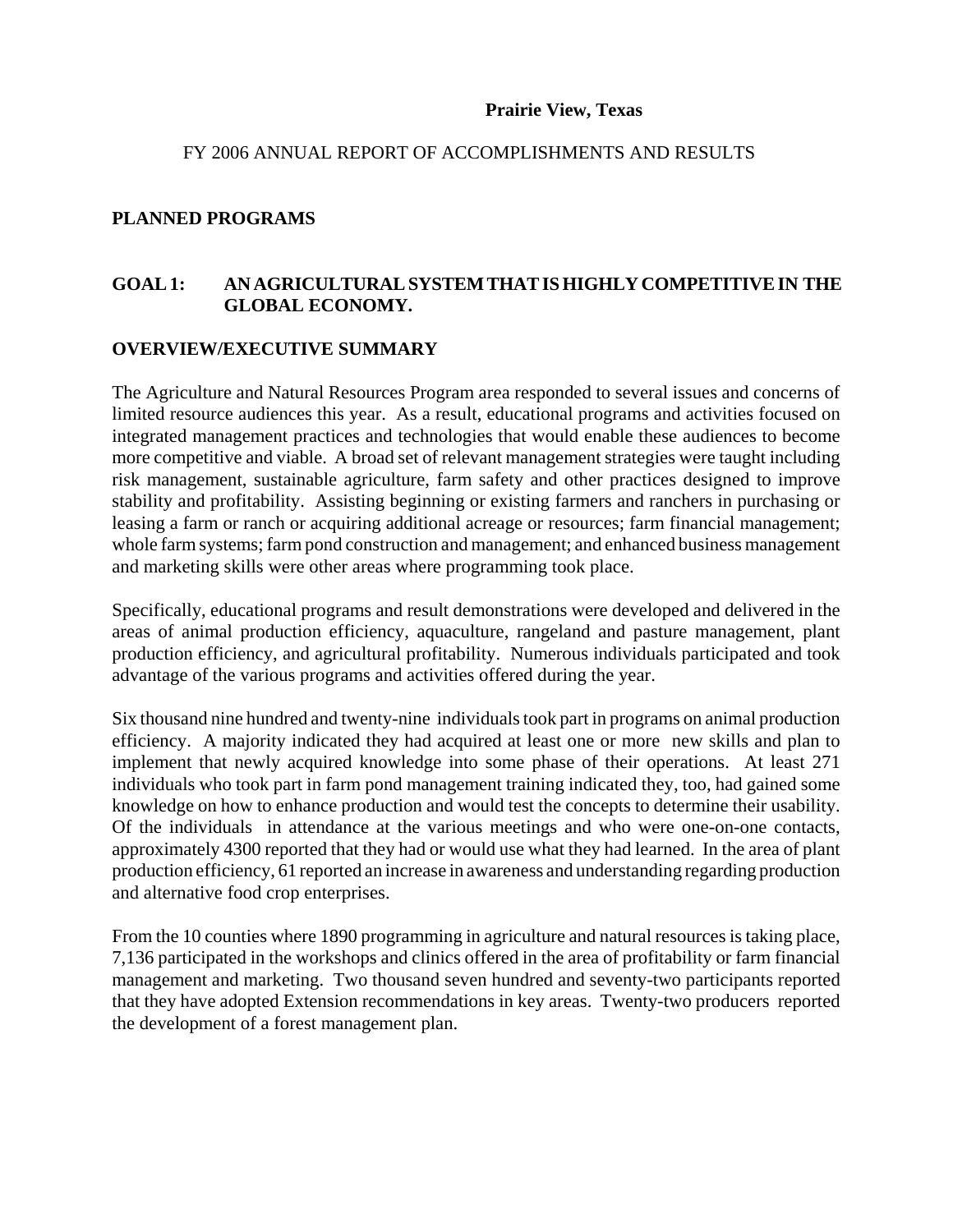Based on the rate of adoption of recommended practices by clientele, the goals contained within the plan have been met. Agriculture producers continue to improve their production, management and marketing skills.

| <b>FUNDING</b> |              |           | <b>FTE's</b>  |
|----------------|--------------|-----------|---------------|
| Federal        | <b>State</b> | Total     | $- - -$       |
| \$571,414      | \$225,611    | \$797,025 | 13 77<br>ے. ۔ |

#### TOTAL EXPENDITURES BY SOURCE OF FUNDING AND FTE's:

#### **Key Theme - Animal Production Efficiency**

- a. Personnel in the agriculture and natural resources program area implemented several clinics, workshops, farm tours, and seminars in the 10 counties where the program is located. Growth, production, marketing, selling of livestock, particularly beef cattle; systems that improve health, production efficiency, and sustainability were points of emphasis. Cooperating entities included the College of Agriculture and Human Sciences, Farm Service Agency, Natural Resources and Conservation Service, Landowners Association of Texas, Texas Farm Bureau, Texas Cooperative Extension, the Texas Small Farmers & Ranchers Community Based Organization and the Texas & Mexico Border Coalition.
- b. Impact Six thousand nine hundred and twenty-nine individuals participated in educational meetings, clinics, workshops and farm tours. Two hundred and twenty mass media articles, programs, and feature stories were prepared in support of this effort. Approximately 2200 one-on-one contacts were made with producers and others. Four thousand two hundred and ninety-five program participants indicated they acquired new skills or knowledge and were planning changes in at least two areas in their operations. Three hundred and ninety-two indicated the use of balance sheets, grain and livestock marketing information, and a marketing plan in making financial decisions. A survey of participants indicated an average increase of \$2,200 from the sale of livestock as a result of participating in the Extension educational programs.
- c. Source of Funds Smith-Lever, Section 1444 & State Matching funds
- d. Scope of Impact State Specific

#### **Key Theme - Aquaculture (Farm Pond Management)**

a. Many small landowners own or control numerous farm ponds. In order to diversify the use of the farm pond resource beyond traditional uses, specialists and agents conducted tours, workshops, and made one-on-one contacts, primarily in East Texas, to enhance understanding of the role of farm pond utilization in overall farm management approaches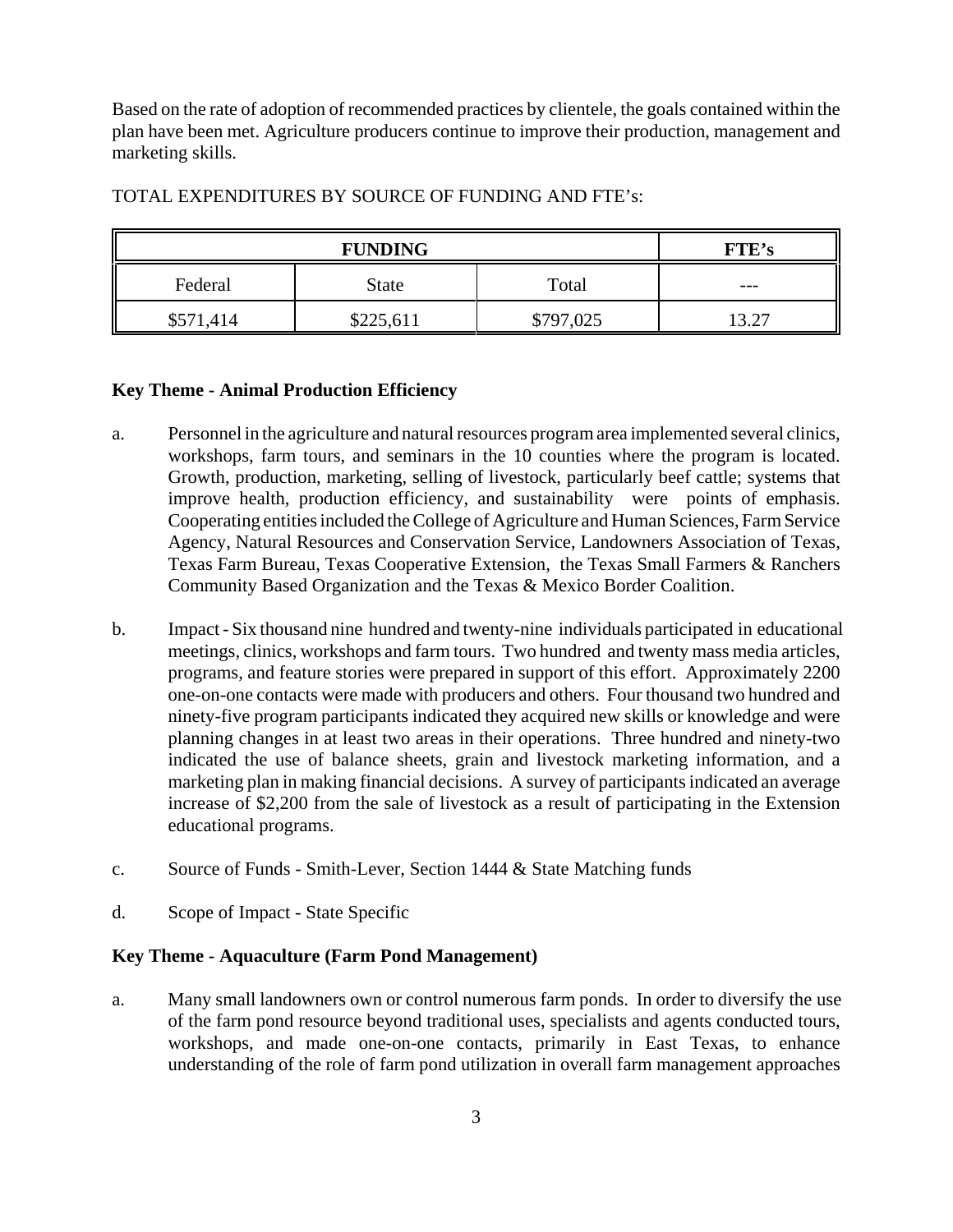to sustainability. Cooperating agencies and organizations included the Landowners Association of Texas, farm pond owners and operators, the Cooperative Agricultural Research Center, and the Natural Resources Conservation Service.

- b. Impact Three hundred and seventy-three individuals tested farm ponds and private lakes for water quality purposes, and 510 received technical information on farm pond management. Three hundred and sixty producers received technical information on farm pond management from farm visits by the specialists, agents, and program aides. Two hundred and ninety-seven attended farm pond construction and management programs and activities. As a result of Extension's personnel efforts in this area, 271 indicated they gained new knowledge on how to enhance farm pond production and use it as an alternative economic enterprise.
- c. Source of Funds Smith-Lever, Section 1444 & State Matching funds
- d. Scope of Impact State Specific

#### **Key Theme - Rangeland/Pasture Management (Pasture and Grazing Systems)**

- a. Agents, program aides, and specialists developed and implemented comprehensive programs in their locale to demonstrate how profitability of any system in agriculture is dependent on the control of cost or inputs going into that system. To enhance producers' knowledge of forage/pasture production and grazing practices to increase efficiency of livestock production, and the role of pastures as sanitation tools in creating environmentally and socially acceptable profit-yielding enterprises, many result demonstrations were developed and presented. Farm tours and workshops demonstrating some of the aforementioned included the following: brush management ; alternative lime and fertilizer; winter pasture; winter pasture/alternative fertilizer; alfalfa production on acid soils; fertilizing hay meadows; weed management; pasture renovation; forage and soil analysis; sanitation and disease control and many others. Local producers, Natural Resources Conservation Service, Texas Small Farmers & Ranchers Community Based Organization, and Landowners Association of Texas cooperated in these efforts.
- b. Impact Seven hundred and seventy-two producers indicated a gain in knowledge concerning forage species used for hay, season and growth stage at which to harvest, and form in which it is fed, and types of pastures and their uses. Four hundred and forty-one producers were in attendance at educational meetings, field days and workshops; and 115 mass media articles, programs, and features were prepared in support of this initiative. Twenty result demonstrations were implemented, and 39 farm tours and 28 clinics were conducted. Combined, 310 producers indicated new knowledge gained about best management practices and their application to their particular operations. One hundred fiftyeight participants reported adopting at least one practice not formerly used.
- c. Source of Funds Smith-Lever, Section 1444 & State Matching funds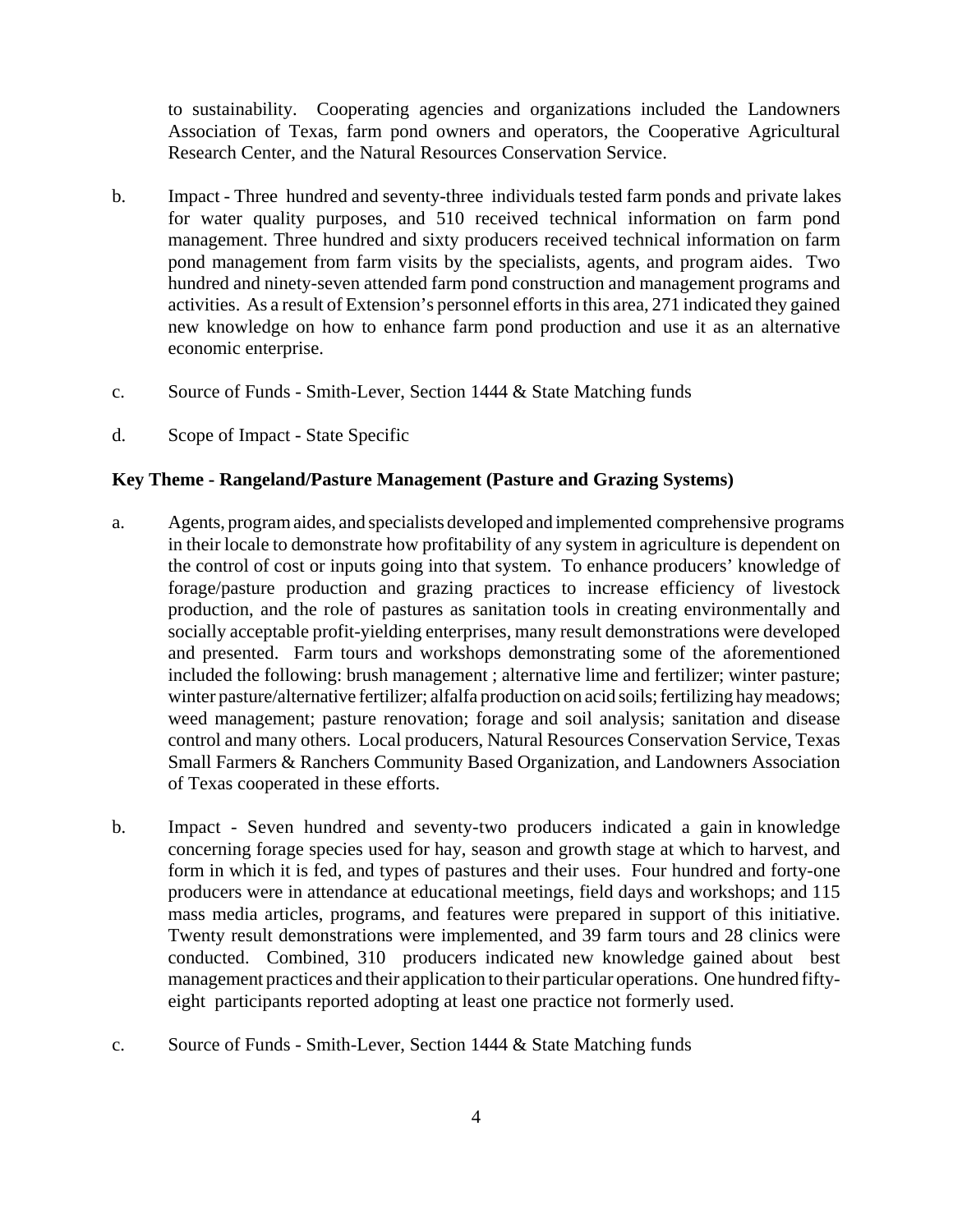d. Scope of Impact - State Specific

#### **Key Theme - Plant Production Efficiency (Food Crops)**

- a. Agents, aides and specialists introduced clientele to new technologies, to new and more adaptable varieties and to new marketing strategies. Extension workers were able to introduce concepts designed to reduce inputs and increase quality and percentage of marketable produce. Some aspects of new and alternative food crop enterprises were also introduced. Cooperating agencies/organizations included the Department of Agriculture and Human Sciences, area food banks, Brookshire's Grocery, Texas Organic Growers, and the Texas Department of Agriculture.
- b. Impact Three hundred and five producers were in attendance at educational meetings. Extension agents made 221 direct contacts with producers and others on specific plant production practices. One hundred and sixty participants indicated they gained new knowledge concerning more efficient production practices, and 61 indicated increased awareness and understanding regarding the production of new and alternative food crop enterprises. Fifteen result demonstrations on drip irrigation were implemented to demonstrate water-use efficiency.
- c. Source of Funds Smith-Lever, Section 1444 & State Matching funds
- d. Scope of Impact State Specific

#### **Key Theme - Agricultural Profitability (Farm Financial Management and Marketing)**

- a. Financial difficulties in the agricultural sector, especially among limited resource producers, caused agricultural personnel with the Extension Program to launch a concerted effort toward helping clientele to examine their operations, looking for alternative or better ways of managing. Many farmers were being displaced. Some of the displacement was attributed to a lack of sound management practices, a failure to adopt new technologies, and not being aware of technical assistance available to them. Extension personnel partnered with the Tyler Area Growers Association; College of Agriculture & Human Sciences; Farm Service Agency; Landowners Association of Texas; Texas Cooperative Extension; and the Texas Department of Agriculture to address the issue of profitability.
- b. Impact Seven thousand one hundred and thirty-six individuals attended these meetings in a 10 county area. Overall evaluation of the programs, workshops, clinics and tours indicated that 225 now use balance sheets, income statements and cash flow statements in making financial decisions, and 111use enterprise budgets. Nine hundred and seventy-six participants reported that they now use improved marketing and managing skills such as marketing options, and information in commodity sales and grain livestock marketing. Two thousand seven hundred and seventy-two individuals who participated in Extension programs reported adopting at least one new practice recommended such as using soil test analysis, reduced fertilizer rates, and conservation tillage. Twenty-two producers developed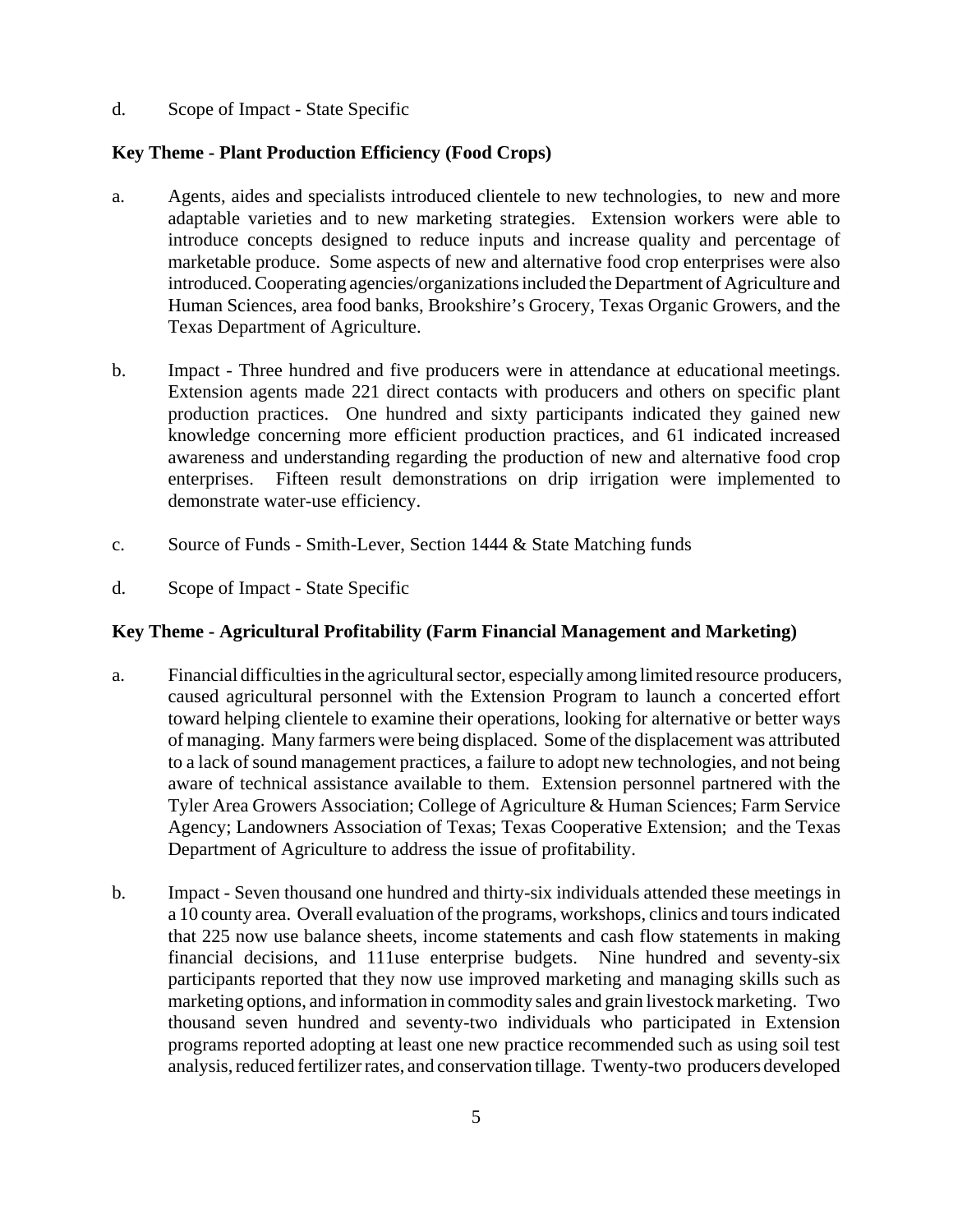a forest management plan, and 12 now take multiple bids before selling stand timber. Forty eight participants were assisted through the loan preparation assistance program and saved an estimated \$65,000 in commercial loan preparation fees.

- c. Source of Funds Smith-Lever, Section 1444 & State Matching funds, 2501 Project Grant **Funds**
- d. Scope of Impact State Specific

#### **GOAL 2 - A SAFE AND SECURE FOOD AND FIBER SYSTEM.**

#### **OVERVIEW/EXECUTIVE SUMMARY**

Food-borne diseases in the United States cause an estimated 76 million illnesses, 325,000 hospitalizations, and 5,000 deaths annually, according to the Centers for Disease Control and Prevention (CDC). Food-borne illness continues to impact Texas families with significant health risks to senior adults and persons with weakened immune systems. To address these issues, the Family and Consumer Sciences staff in ten counties implemented educational workshops, class demonstrations, trainings, information letters and media outreach. Several staff members are certified Food Protection Management Instructors. Classes were also taught to food service personnel upon request. A number of youth were also involved in Food Safety programs especially those who volunteered to work in concession stands and other church functions. New audiences trained included food service staff, camp counselors, and youth attending the H.S. Estelle 4-H and Youth Camp and Food and Nutrition 4-H Project participants. Topics included personal hygiene, sanitizing gel usage, family picnic safety, safe holding temperatures, sanitizing of kitchen counter surfaces and utilizing paper towels vs. cloth towels.

Through the use of small group sessions, workshops, exhibits, information letters, web-sites and media releases, individuals and families adopted principles of food safety to reduce and prevent food-borne illnesses. Approximately 2,700 youth and adults participated in food safety programs which demonstrated personal hygiene. Additionally, 530 individuals attended classes and workshops focusing on sanitizing gel usage, family picnic safety, safe holding temperatures, sanitizing of kitchen counter surfaces and utilizing paper towels vs. cloth towels. Six hundred indicated practicing safe food handling by keeping food at safe holding temperatures for family gatherings and pot luck activities. To protect family members, 450 reported that they no longer leave perishable foods out on the table or kitchen counter for more than two hours, and they practice proper hand cleansing to reduce cross contamination . Bilingual staff translated and presented 60 workshops to 500 Spanish speaking clientele in Bexar, Travis and Webb counties.

#### TOTAL EXPENDITURES BY SOURCE OF FUNDING AND FTE's: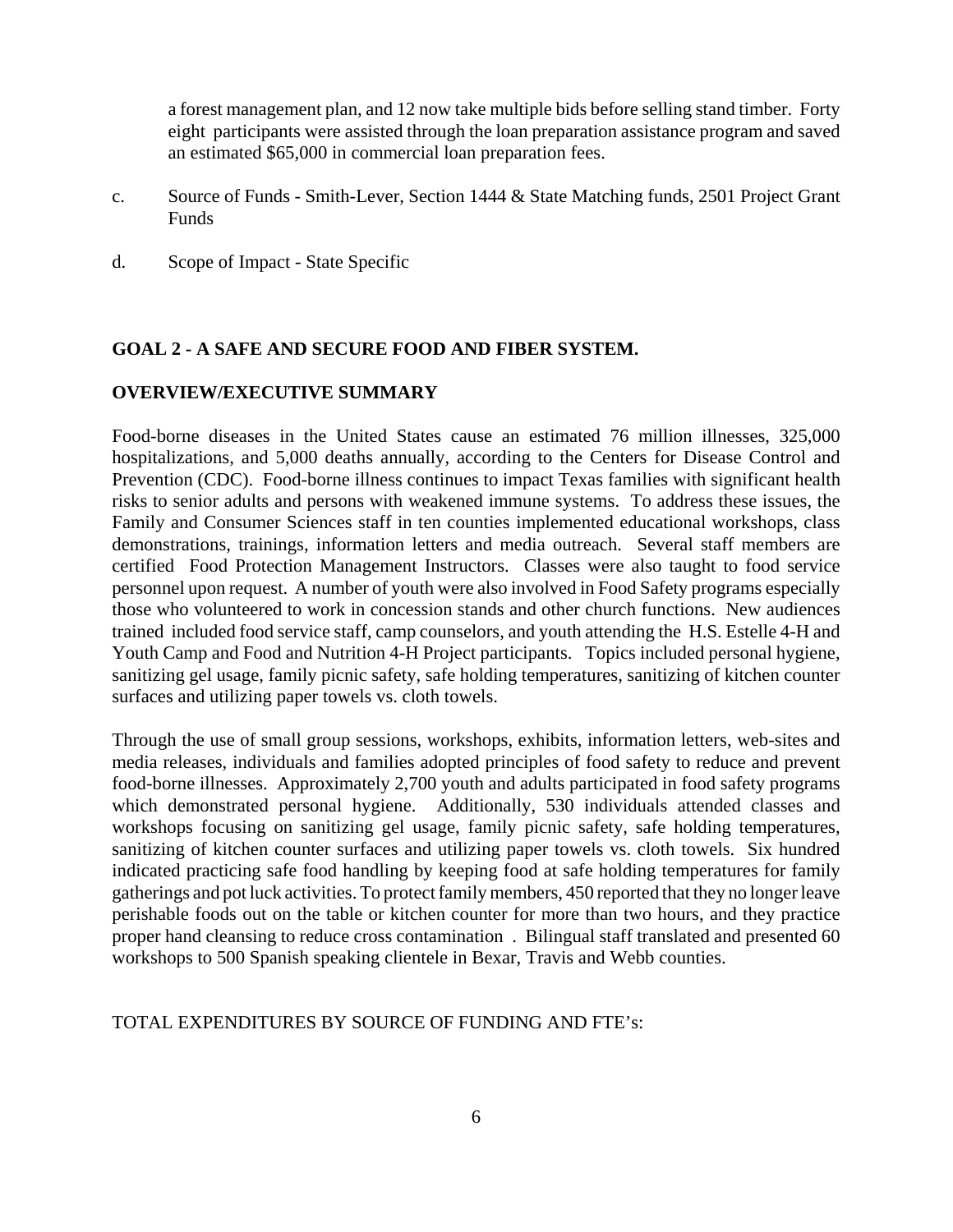| <b>FUNDING</b> |           |           | FTE's |
|----------------|-----------|-----------|-------|
| Federal        | State     | Total     | ---   |
| \$258,363      | \$102,009 | \$360,372 |       |

#### **Key Theme - Food Safety and Food-borne Illness**

- a. Family & Consumer Sciences staff worked with a diverse audience to help them acquire knowledge and skills to effectively prevent the transmission of food-borne illness. Topics taught included quantity cookery, sanitizing work stations using home prepared solutions, appropriate cutting board and proper sanitization, avoiding cross contamination and correct temperatures for food preparation and storage. FCS committees and other county agencies such as churches, schools, food service sites, senior centers, camp and day care facilities assisted in recruiting participants and evaluating food safety program efforts. Information letters distributed to 2,750 households proved to be valuable for family reunions, picnics, pot luck dinners and Easter egg hunts.
- b. Impact: Reports cite that seventy percent of 1,805 clientele made significant changes in food safety practices as a result of attending educational meetings, trainings, workshops, and previewing videos stressing the importance of safe food handling methods. Additionally, 550 youth and adults received in-depth training on basic kitchen and food safety. Most learning was noted with behavior changes among the 550 youth participating in food safety and food handling classes. The hand sanitization activity caused all attendees to wash their hands for 20 seconds using the cleansing gel and/or hot soapy water. Twenty - five percent of adult participants reported that they are also taking more time to sanitize kitchen counter surfaces. The greatest improvement reported by participants included holding times for prepared foods (45% adoption rate). Participants were made aware of the fact that the same food safety rules that apply to food safety in the home also apply to habits during outings; with the primary goal of keeping hot foods hot and cold foods cold.
- c. Source of Funds United States Department of Agriculture CSREES, (EFSQ-POW), Smith-Lever.
- d. Scope of Impact State Specific.

#### **GOAL 3 - A HEALTHY, WELL-NOURISHED POPULATION.**

#### **OVERVIEW/EXECUTIVE SUMMARY**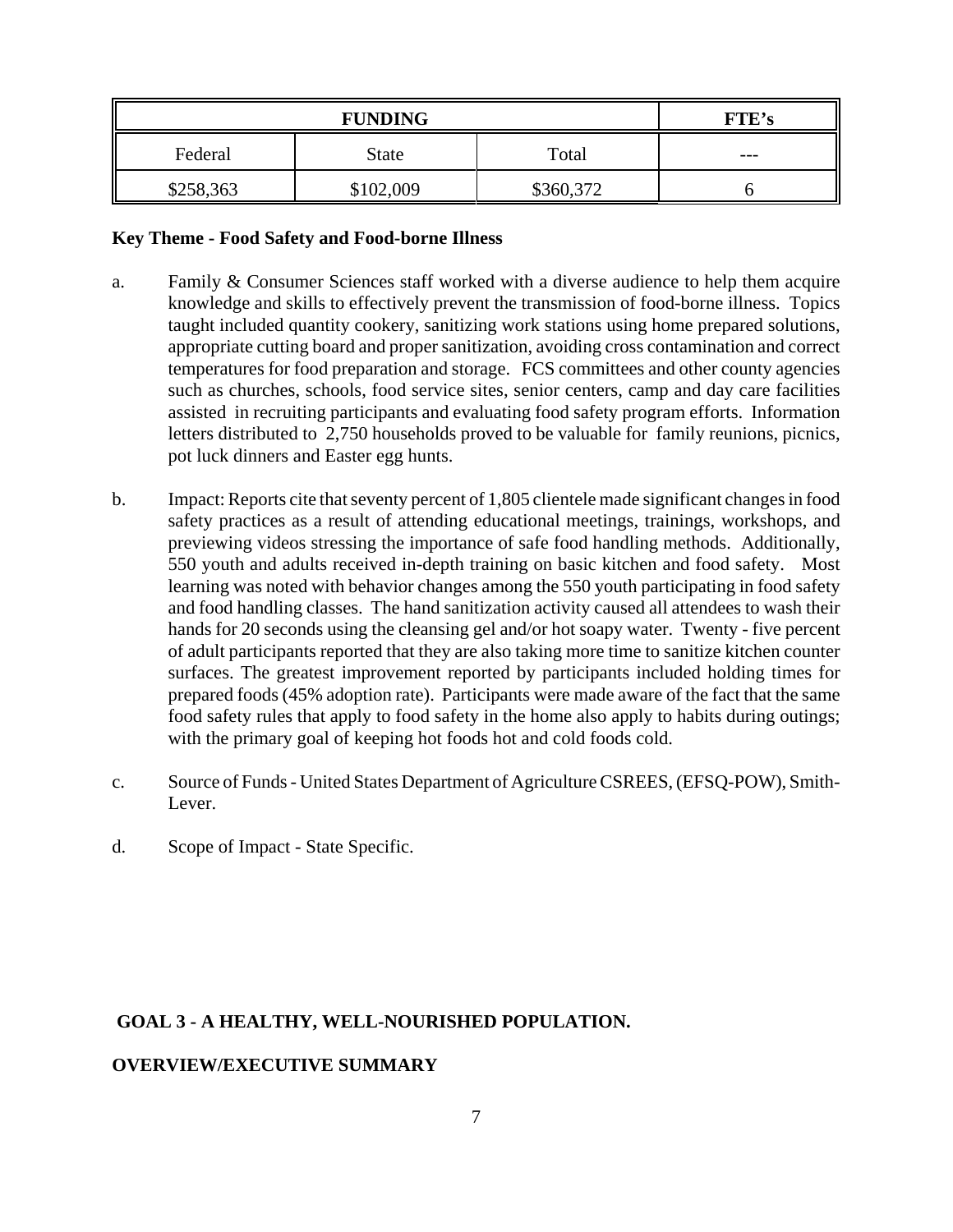Obesity has been declared an epidemic in the United States. This problem is escalating and carries with it significant costs, both in terms of dollars and lives. According to the Centers for Disease Prevention and Control, in 1999 - 2002, an estimated 65 percent of U.S. adults were overweight or obese, along with 16 percent of children and adolescents. The total annual cost of obesity was an estimated \$117 billion in 2000. These increasing rates raise concern because of their implications for Americans' health. Being overweight or obese increases the risk of many diseases and health conditions including: hypertension, type 2 diabetes, coronary heart disease, stroke, gallbladder disease, and some cancers. From 1980 - 2002, the number of people with diabetes in the United States increased to approximately 18 million. Diabetes and illnesses that result from it are among the leading causes of death in the United States and are a major cause of blindness in many adults. Diet is the key source for many illnesses in which individuals die.

In an effort to inform Texans about the risk and warning signs of some diseases, the Family  $\&$ Consumer Sciences staff have participated in approximately 60 health fairs and reached over 15,500 individuals. During these health screenings, individuals were informed that their blood pressure was elevated and about 10 individuals were told that they needed to see their physician immediately due to their blood pressure being extremely elevated. One event saved participants over \$6,000. Over 300 individuals attended a series of diabetes education classes. At least 10% of the participants were later diagnosed as diabetic. Screenings for diabetes saved participants over \$8,000. Individuals attending health fairs also received health screenings for diabetes, breast cancer, and free immunizations. To address child obesity a joint effort with Family & Consumer Sciences and 4-H Specialists, the OrganWise Guys program reached over 4,000 students through school assemblies and activities.

To educate clientele about diet and health, several teaching methods were implemented including educational displays, fact sheets, on-site cooking demonstrations, workshops, health fairs, newsletters, videos and interactive computer programs.

During these educational activities, there were over 5,000 individuals in attendance. While attending these activities, participants indicated that they began following the food guide pyramid for their daily consumption, they increased their physical activity and they began following their doctor's recommendations on how to take their medication.

# **FUNDING FTE's** Federal | State | Total | ---

#### TOTAL EXPENDITURES BY SOURCE OF FUNDING AND FTE's: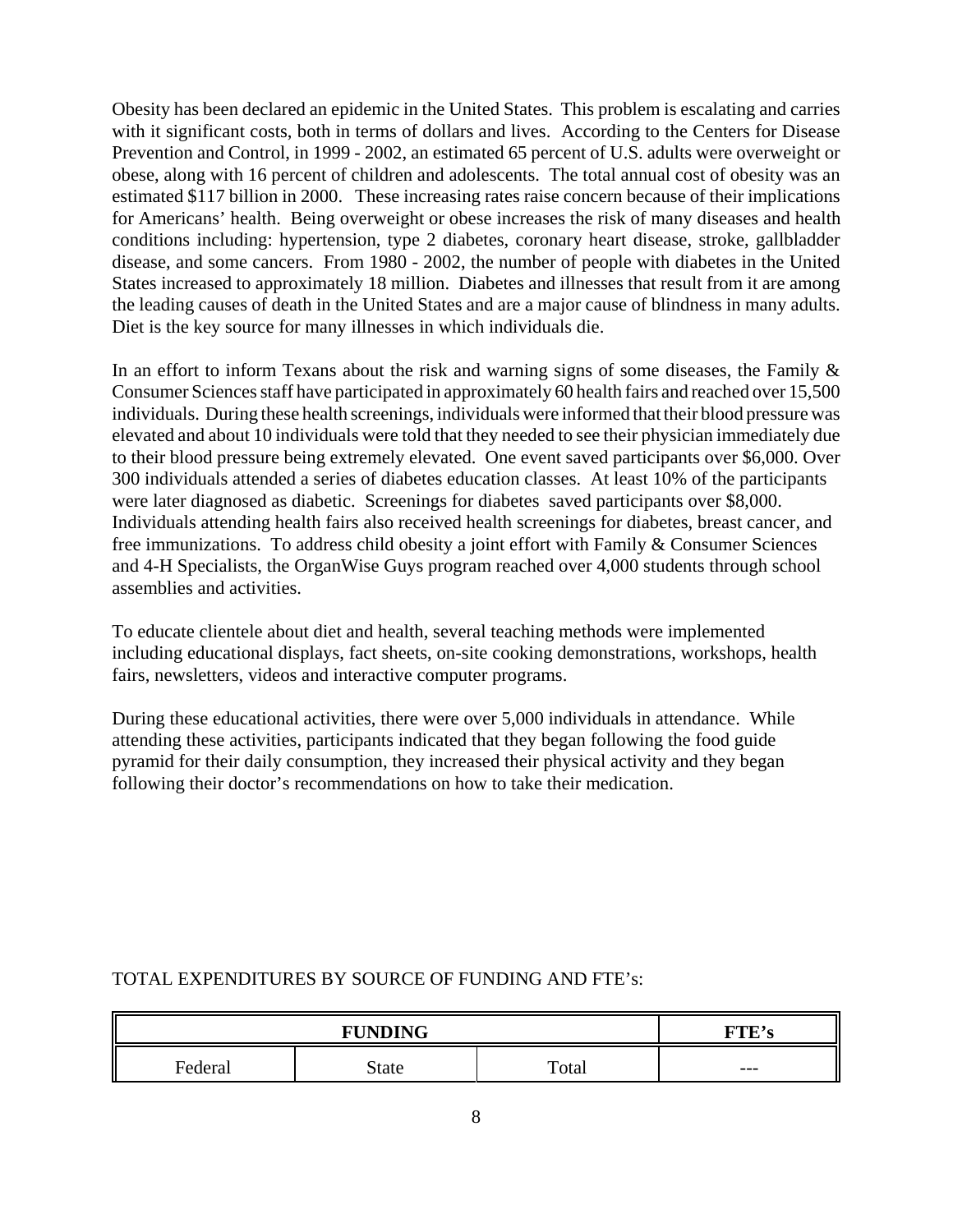| $\mathbf{u}$ | æ | $\sim$ | '.87 |
|--------------|---|--------|------|
| . .          |   | .D4    | −    |
|              |   |        |      |

#### **Key Theme - The Effects of Health Care, Human Health and Human Nutrition**

- a. Family & Consumer Sciences staff utilized different resources including Families First Nutrition and Wellness System (FF-NEWS), American Heart Association Search Your Heart Curriculum, Six Easy Bites, Tickle Your Appetite by the USDA, Team Nutrition - Community Nutrition Action Kit by the USDA and implemented health and nutrition programs for families to give them a better understanding of how diet and exercise plays a direct role in their health and wellness. While participating in these programs, families were taught how to make use of their finances in a more efficient way. Partnerships have been established with over 200 churches and other organizations in 11 counties along with the Owens-Franklin Health Center, the American Diabetes Association, American Heart Association, the Latin American Association and Prairie View A&M College of Nursing.
- b. Impact: Due to projects in Families First Nutrition and Wellness System (FF-NEWS), My Pyramid Guide, and Diabetes Education Awareness Program (DEAP), Body and Soul Cancer Awareness and Education Project, and extensive educational outreach efforts targeting chronic illnesses, diet and physical fitness, over 6,900 individuals attended nutrition classes, workshops and received information letters. Approximately 7,500 individuals participated in health fairs, diabetes and hypertension screenings, as well as education classes. Individuals learned the importance of applying knowledge gained to make better life choices. More than 58% showed improvement in sodium reduction in the diet and 61% reported becoming physically active three times a week. Seventy -five adults engaged in a regular walking program and other fitness activities resulted in enhanced health conditions. Two thousand two hundred persons reported changes in meal preparation and reduced sugar consumption and portion control. Approximately ten attendees were referred to a physician for treatment of hypertension during screening at health fairs. As a result of diabetes screening, approximately 425 individuals reported better management of their condition, better doctor reports and money saved on medicine.

The Family & Consumer Sciences Health Coordinator and one of the 4-H Specialist engaged an interdisciplinary approach coordinated to address an aspect of childhood obesity. A partnership with Blue Cross Blue Shield, and 5 independent school districts implemented the OrganWise Guys Program in over ten elementary schools. The schools received videos, books, banners and other educational materials after participating in an introductory school assembly and teacher trainings. Funny characters used to represent the organs such as Hardy Heart, Calci.M. Bone, Madame Muscle, Windy the Lungs, Sir Rebrum, Luigi Liver, the Kidney Brothers and others make learning fun and teach the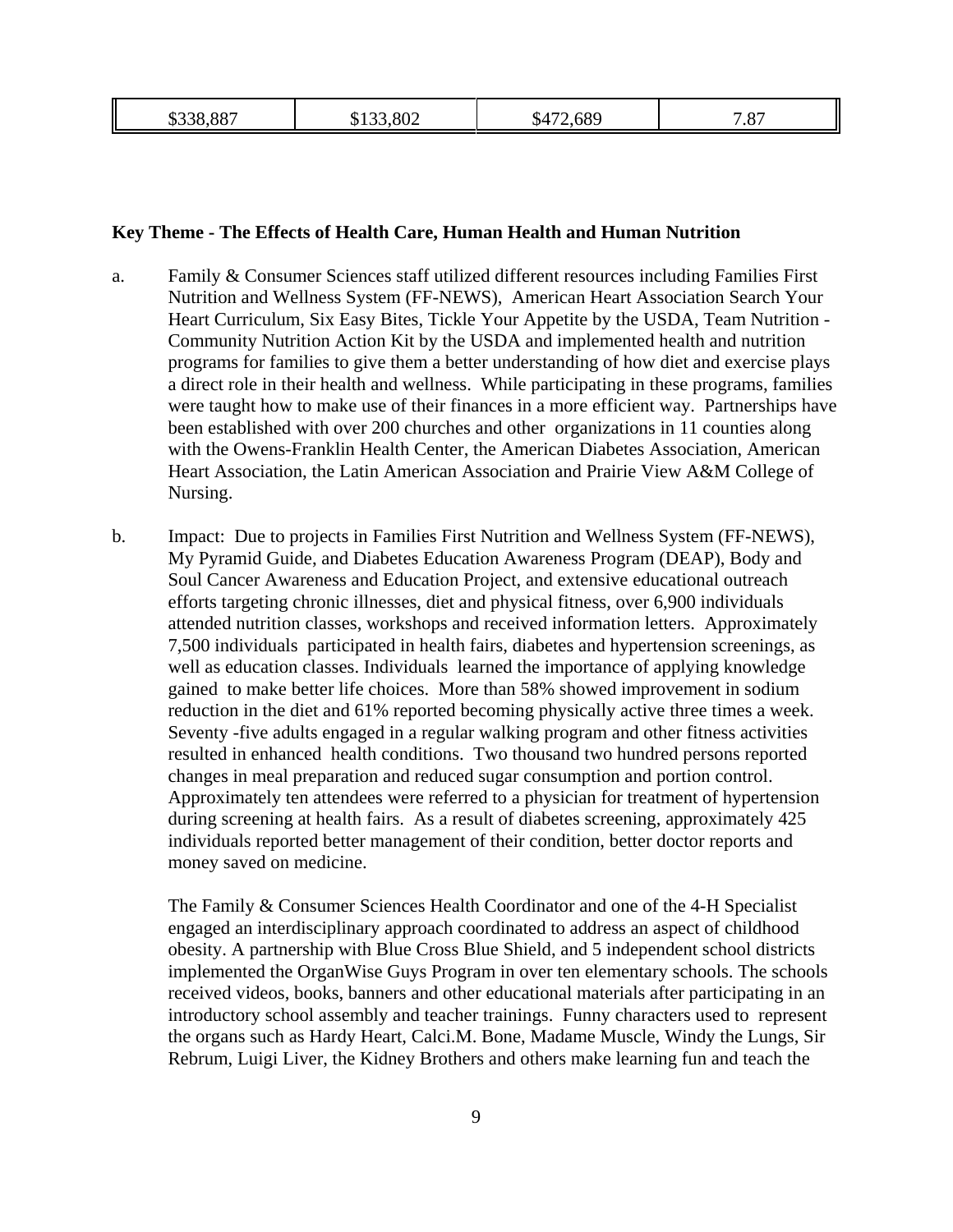students to make healthy lifestyle choices. The program emphasizes four main points that are crucial to good health, increase fiber in their diet, decreasing fat, drink more water and plenty of exercise. As of June 2006, 4,221 students in Texas have participated in the OrganWise Program.

- c. Source of Funds United States Department of Agriculture (CSREES), Texas Department of Health and Human Services, Smith-Lever.
- d. Scope of Impact State Specific

#### **GOAL 4: GREATER HARMONY BETWEEN AGRICULTURE AND THE ENVIRONMENT**.

#### **OVERVIEW/EXECUTIVE SUMMARY**

To address public concerns about food safety, water quality, conservation of natural resources, environmental risks, and the intensive use of chemicals in agricultural systems, a concentrated effort was put forth by agents, program aides and specialists. Educational programs and activities were conducted covering concepts of sustainable agriculture, focusing on those systems that are holistic in their approach to achieving a balance between agriculture and the environment. Several local and regional workshops were conducted focusing on sustainable practices. One thousand five hundred and sixteen individuals, including farmers and ranchers, received training. Of significance are the 502 individuals who indicated they had gained new skills to minimize fertilizer and pesticide runoff, and 669 reported having gained knowledge on how to better manage waste and protect their water supply. Thirty-four producers reported using tissue analysis as a tool in making decisions on what and when to implement a certain practice. Overall, 481 small and middle-sized producers demonstrated the ability to recognize specific sustainable agricultural practices.

| <b>FUNDING</b> |              |         | <b>FTE's</b> |
|----------------|--------------|---------|--------------|
| Federal        | <b>State</b> | Total   | $- - -$      |
| \$86,121       | \$34,004     | 120,125 |              |

#### TOTAL EXPENDITURES BY SOURCE OF FUNDING AND FTE's:

#### **Key Theme - Sustainable Agriculture**

a. Several result demonstrations, workshops, farm tours and field days were conducted to teach sustainable agricultural practices and concepts. Several agencies and organizations were involved in the process including the Texas Department of Agriculture; Natural Resources Conservation Service; Texas Parks and Wildlife; Texas Sustainable Agriculture Working Group; Texas Cooperative Extension; and Tyler Area Growers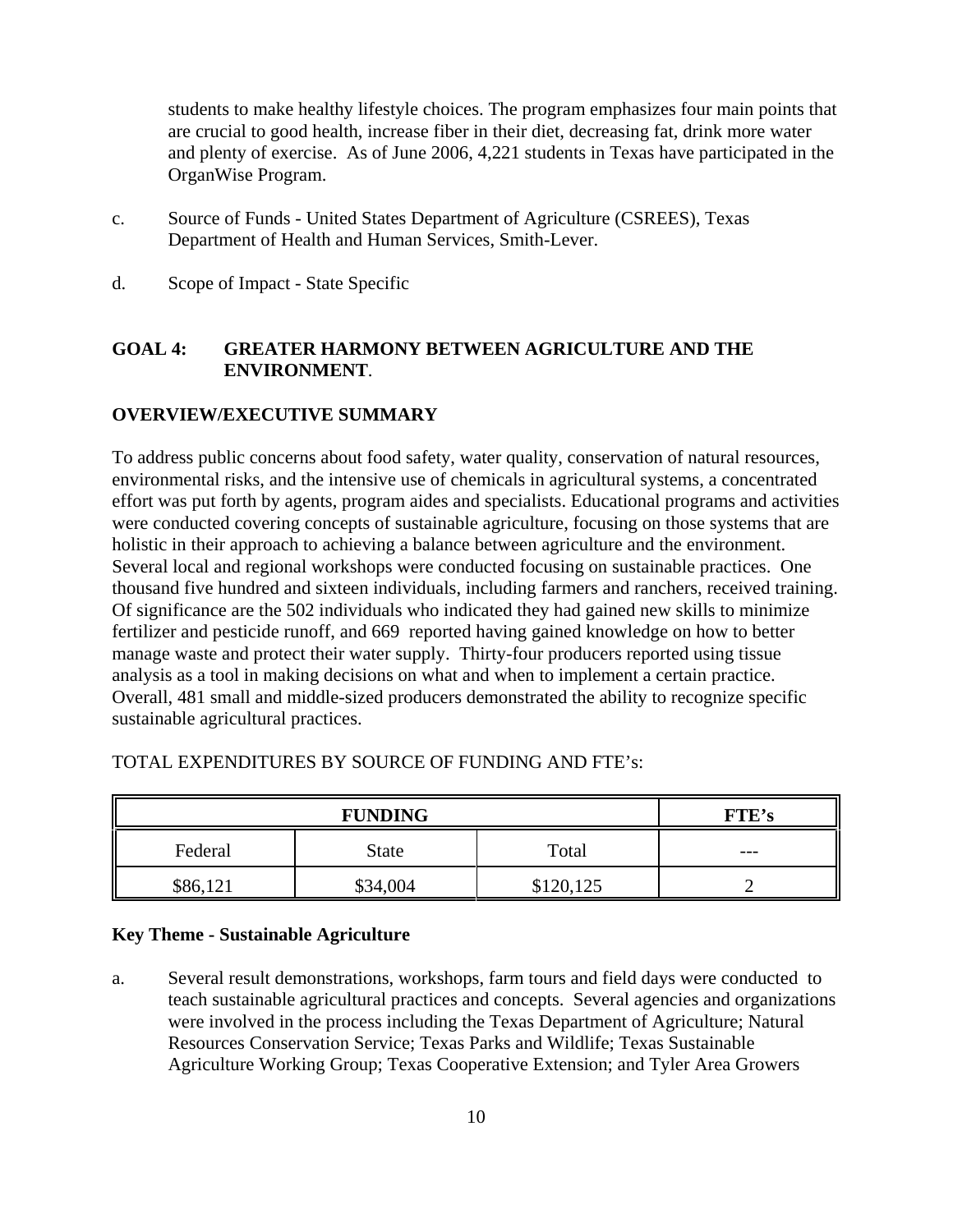Association.

- b. Impact Of the 1,516 individuals who received training, including one-on-one contacts, through the effort of Cooperative Extension Program personnel, the following was reported:
	- (1) Number of participants who indicated they gained new knowledge concerning:
		- a. Integrated pest management concept 357
		- b. Waste management and water quality 680
		- c. Irrigation efficiency 301
	- (2) Number of participants who
		- a. Tested their irrigation water 83
		- b. Received information on soil conservation practices 631
		- c. Received information on irrigation 219
		- d. Acquired new skills to minimize fertilizer and pesticide runoff 502
		- e. Indicated new knowledge of wildlife management in forest/non-forest settings - 249
	- (3) Number of producers who use
		- a. An integrated pest management approach for guidance in making pest control decisions - 343
		- b. Plant tissue analysis as a decision-making tool 34

Finally, 481 participants demonstrated the ability to recognize specific sustainable practices.

- c. Source of Funds Smith-Lever, Section 1444 and Smith Lever Act, section 3(d), 7USC 341, as amended and State Matching funds.
- d. Scope of Impact State Specific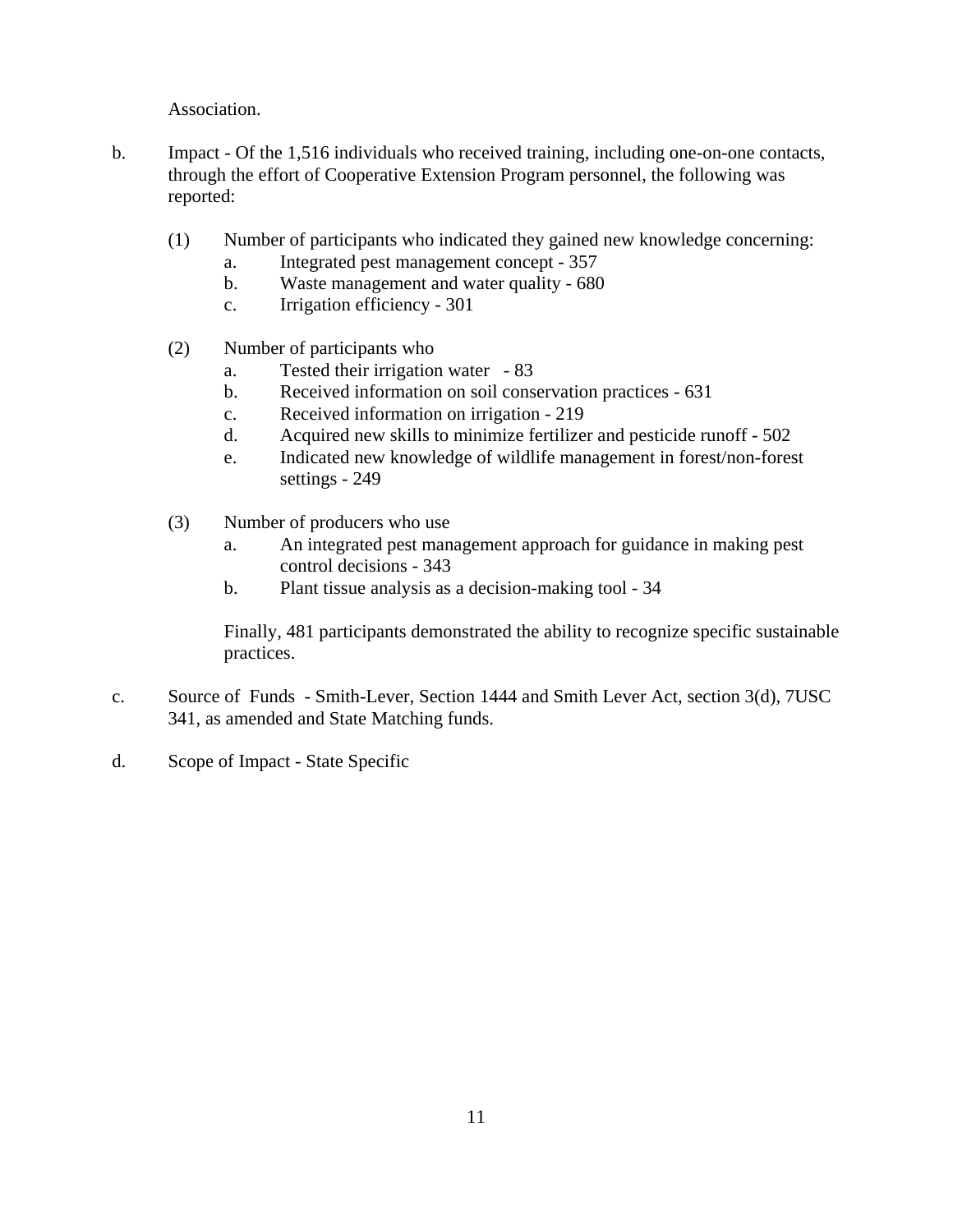#### **GOAL 5: ENHANCED ECONOMIC OPPORTUNITY AND QUALITY OF LIFE FOR AMERICANS**.

#### **OVERVIEW/EXECUTIVE SUMMARY**

The Cooperative Extension Program at Prairie View A&M University addressed several issues to enhance the economic opportunity and quality of life for primarily diverse, limited resource audiences in its Community & Economic Development, 4-H & Youth Development and Family and Consumer Sciences program areas. Programming activities focused on consumer management, passenger safety, parenting, literacy, volunteerism, and agriculture and natural resources for youth. Other programming was geared towards leadership and citizenship development, career development, job preparation and entrepreneurship, community improvement, acquiring and maintaining community facilities, housing, business development, and increasing collaborative efforts with various departments at Prairie View A&M University.

County staff with community and economic development responsibilities developed and conducted 37 programs that promoted community maintenance, improvement and safety. The staff also made a concentrated effort throughout the year to encourage community residents to become involved in improving their surroundings. Approximately 400 community residents participated in organized activities including trimming hedges and trees and cleaning vacant lots. A total of 111 families adopted home beautification and maintenance practices, and three communities established crime watch programs. County staff also provided information to 12 communities to assist them in acquiring and/or improving rural water and sewer systems. County staff also assisted 15 communities to acquire community facilities.

Training leaders, promoting business programs and acquiring standard housing were also emphasized in the Community and Economic Development program area. Approximately 200 leaders were recruited through Extension's Leadership programs. One hundred and forty-two leadership participants became involved in community issues. Extension specialists and county staff also continued to educate first time home buyers on credit worthiness, housing assistance and housing loan applications. One community housing development organization was maintained, and 42 individuals or families acquired satisfactory/standard housing. Extension's rural business project personnel and agents continued to implement programs to establish, maintain and expand businesses. This staff worked in 23 counties where business development activity lags. Six hundred and ninety-four jobs were maintained in the 325 businesses to which staff provided assistance. Twenty-four new businesses were established creating 52 new jobs. The number of jobs created from existing and new businesses totals 202.

The Family & Consumer Sciences staff addressed critical issues in parenting, financial resource management, and aging. Several relevant educational programs were successful due to great collaborative efforts and additional external funding from local sources. New audiences were also reached through budgeting workshops, parenting education classes, child safety seat checkup events and youth financial management activities. A continuation of the outreach effort with the Medicare/Medicaid Prescription program was implemented due to the demand and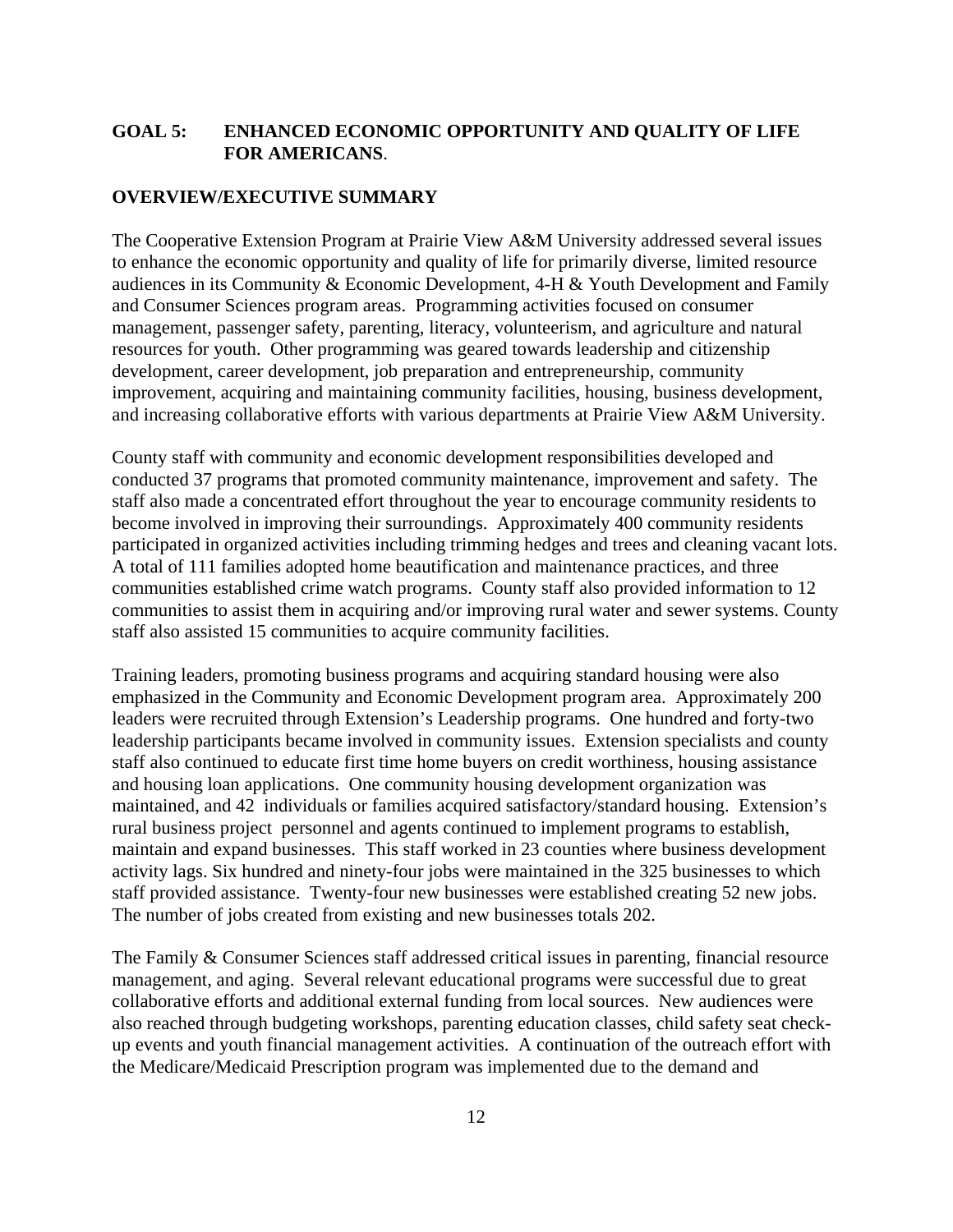challenges with the new guidelines. Local agencies and schools provided audiences and facilities to meet the needs of adult and teen parents.

Although the Medicare/Medicaid Prescription Drug Program ended, county and headquarters staff continued to assist seniors by enrolling approximately 125 in Medicare Part D. Information regarding how the application for Medicare Part D was provided to over 2,500 seniors and persons with disabilities. Headquarters staff continuation with one senior whose medications were \$400 per month, is still able to purchase the same prescriptions for \$8.00 per month. Due to the amount of her monthly income, this individual was able to enroll in the Medicare QMB program as well as receive Food Stamps through the Department of Human Resources.

Family financial management workshops and activities involved approximately 500 families. Sixty two percent reported changes in budget priorities, 40% indicated success in adhering to a shopping list, 60% reported saving an average of \$325 during the holiday season. Financial goal planning was implemented by 200 families with a reported saving of \$100 per month. Assistance was provided to a new business owner in Bell County. His goal was to obtain athletic scholarships for youth. Over 30 at risk youth have received financial assistance valued at \$500,500.

Families living in certain counties were confronted with housing standards that were not in compliance with the Housing Authority. A train-the-trainer curriculum entitled "Housecleaning Made Simple" was developed to help residents meet their cleaning regulations. Seventy-two percent indicated that they were able to maintain residency due to managing clutter, applying sanitation practices and household organization.

Families living in certain counties were not in compliance with housing standards with the Housing Authority. A train-the-trainer curriculum "Housecleaning Made Simple" was developed by Extension staff to assist residents in meet their housing regulations. Eighty-five percent indicated they were able to maintain residency due to managing clutter, applying sanitation practices and organization of household items.

During Child Passenger Seat Check-Up events in Harris, Brazos, and Fort Bend counties, approximately 120 new car seats were installed in vehicles. Parents participating in the check-up events received valuable information, and the free car seats distributed were valued at \$5,400. Twenty-five car seats inappropriate for the child's protection were collected and destroyed. Children arrived unrestrained or inappropriately in lap/shoulder belts and correct installation techniques were demonstrated to parents. They had to properly install the seat before leaving the site.

 Approximately 85 workshops were conducted through child care conferences, family conferences, and parenting workshops. Three-hundred fifteen parents attended sessions on bullying, grandparents raising grandchildren, discipline, active listening, building self- esteem, effective communication and dinner time discussions. A training on bullying was presented to 150 Parks and Recreational Counselor in Travis County. Counselors stated that this training was critical, therefore, the training has been planned for the next three years. Reports indicated that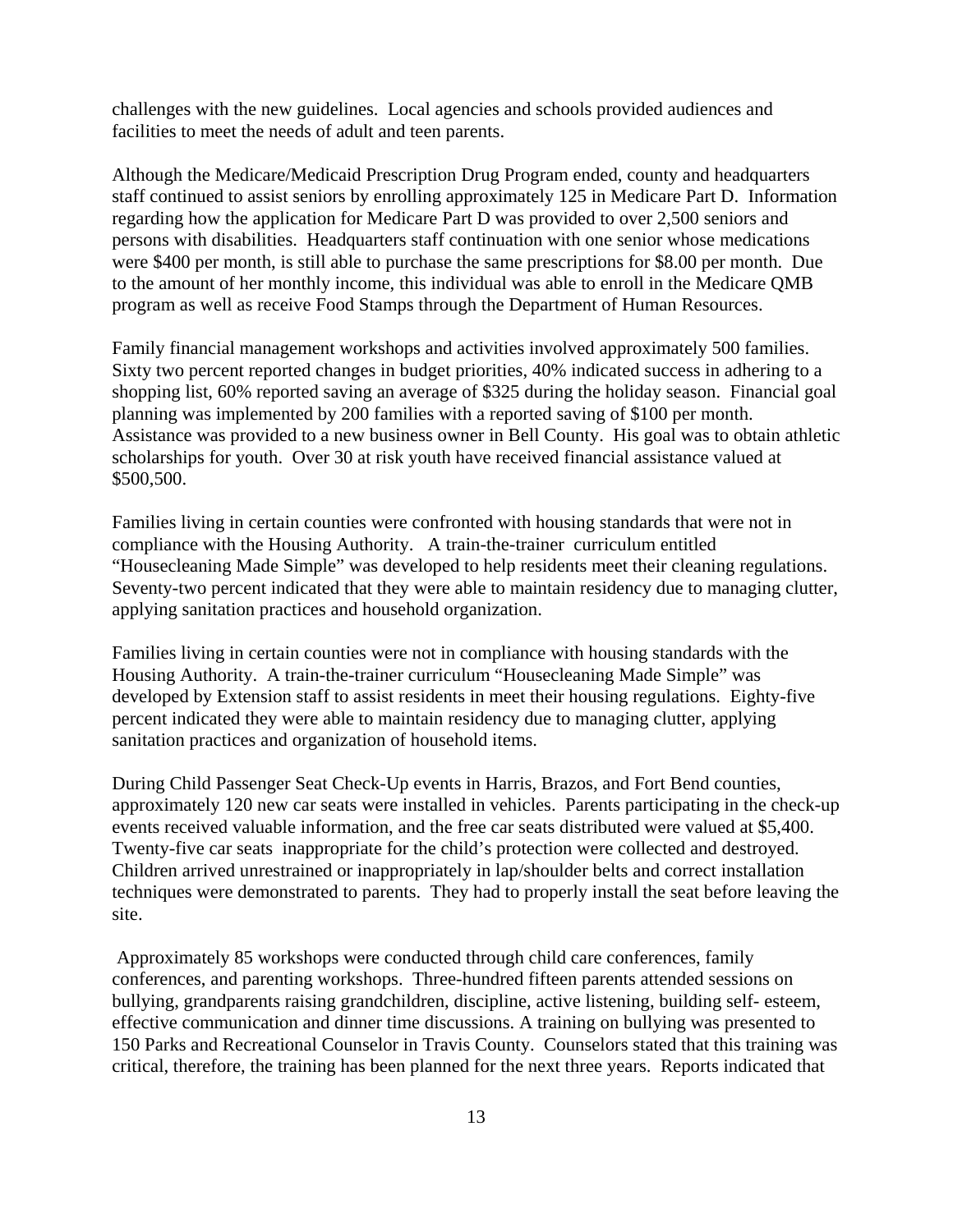85% of parents improved communication with children, 60% observed positive behavior changes in their children, and 75% of parents and teens practiced controlling their temper.

Similar successes in providing clientele with educational activities and information to enhance their quality of life and improve their economic opportunities were found in the 4-H & Youth Development program area. Youth programs focused on volunteerism, mentoring, agriculture and natural resources for youth, leadership and citizenship training, job preparation, career development and entrepreneurship.

The Cooperative Extension 4-H staff emphasized the importance of volunteering and becoming mentors to youth. Educational programs focused on team building, recruiting volunteers, mentoring others and understanding and working with diverse audiences. 4-H staff collaborated with other agencies and organizations to acquire resource persons to assist in conducting several of the programs. From the efforts of 10 county staff members, 275 volunteers and 4-H specialists who worked with youth, a total of 6,566 youth were reached. A total of 2,186 youth participated in life skills programs. As a result of the youth participating in the county and state level programs focusing on life skills, it was found that 82% of the participants improved skills in communications; 75% of the participants learned skills in managing their anger and negotiating; 80% of the participants learned to make sound decisions; and 75% changed their levels of aggressive and delinquent behaviors. A total of 70% demonstrated ethical, social and moral responsibilities by making sound life choices.

In the area of agriculture and natural sciences, 4-H staff recruited youth to participate in programs which exposed them to horticulture, environmental stewardship, camping, renewable natural resources and water quality. As a result, a total of 1,600 youth participated in the various 4-H programs such as animal care projects, 4-H sports fishing programs, conservation and natural sciences projects and outdoor camping.

The 4-H & Youth Development staff also promoted leadership development and citizenship, career development and expose youth to business/entrepreneurship and workforce preparation. Approximately 1,119 youth in 9 rural and urban counties throughout Texas attended 37 leadership development training sessions and citizenship programs, and 288 youth completed community service projects. A total of 29 volunteers were trained to work with 660 youth in Entrepreneurship and Economic Development Projects to include sessions on business development, business opportunity recognition, marketing, and writing a business plan.

A total of 2,566 youth also attended youth conferences, workshops and seminars to help them become proficient in making career choices and which also exposed them to entrepreneurial opportunities. Nine programs were conducted to help prepare youth for summer employment, and they learned how to prepare a resume, improve interviewing techniques and dress for success. Career fairs, career seminars and an annual event conducted at Prairie View A&M University called the Career Awareness and Youth Leadership Laboratory helped young people learn how to write a business plan, run a business and identify career and educational goals.

A total of 219 youth participated in the Teen Leadership Connection (TLC) inner-city project.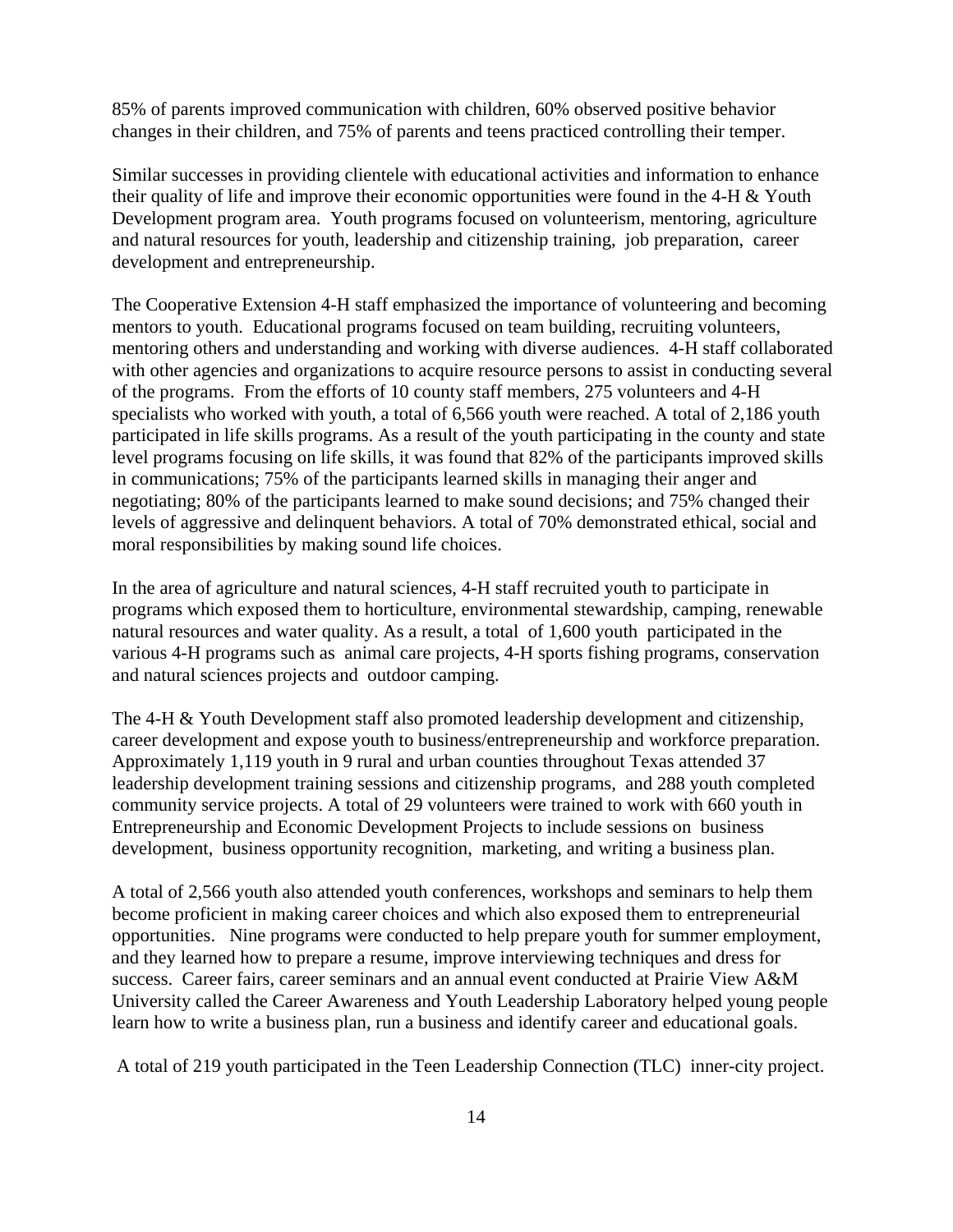Twenty volunteers were trained to be master TLC leaders and conducted programs with youth in the community. A total of 40 rural youth and 84 adults developed partnerships and engaged in addresses community issues. And, a total of 114 youth learn to make healthy decisions about life choices.

The Cooperative Extension Program's efforts in enhancing the economic opportunity and quality of life for primarily limited resource, diverse audiences have resulted in improved communities, families adopting good health and money management practices, youth receiving education and training in areas of great importance, and businesses being maintained, expanded, and established. Based on these accomplishments, the goals in the Plan of Work are being addressed.

| <b>FUNDING</b>   |              |             | FTE's |
|------------------|--------------|-------------|-------|
| Federal          | <b>State</b> | Total       | ---   |
| \$1,881,<br>.746 | \$742,969    | \$2,624,715 | 43.70 |

#### TOTAL EXPENDITURES BY SOURCE OF FUNDING AND FTE's:

#### **Key Theme - Promoting Business Programs**

- a. Extension field staff and rural business project personnel implemented programs to establish, maintain and expand businesses in 23 counties where business development activity lags in traditionally agricultural and natural resource dependent communities. Owners of agriculture and small, traditional businesses and others with the desire to establish businesses classified as low-income and under represented were provided technical and educational assistance. A general resource teaching packet developed in 2000-2001 as well as other resources (i.e. training materials, agencies, organizations and institutions) were used by the Cooperative Extension Program staff in providing assistance. Several educational programs were conducted on production, management and marketing that were tailored to the agriculture producer. One hundred and twenty people were assisted with developing business plans, while 102 business owners were worked with on implementing business retention practices. Cooperating Institutions/Organizations: College of Business - PVAMU; Department of Agriculture; Nutrition and Human Ecology at PVAMU; Cooperative Agricultural Research Center; Texas Cooperative Extension; Small Business Administration; Rural Business - Cooperative Service; Rural Development; local banks; HUD; Lower Colorado River Authority; USDA Rural & Economic Development; and economic development organizations, C.U.R.E.S. Center, and School of Architecture at Prairie View A&M University.
- b. Impact Six hundred and ninety-four jobs were maintained in the 325 businesses assisted. Over 60 of these businesses expanded, creating an additional 150 jobs. Of the 24 new businesses established, 52 new jobs were created. A total of 202 new jobs were created. Services to businesses by CEP staff resulted in over \$6 million in loans and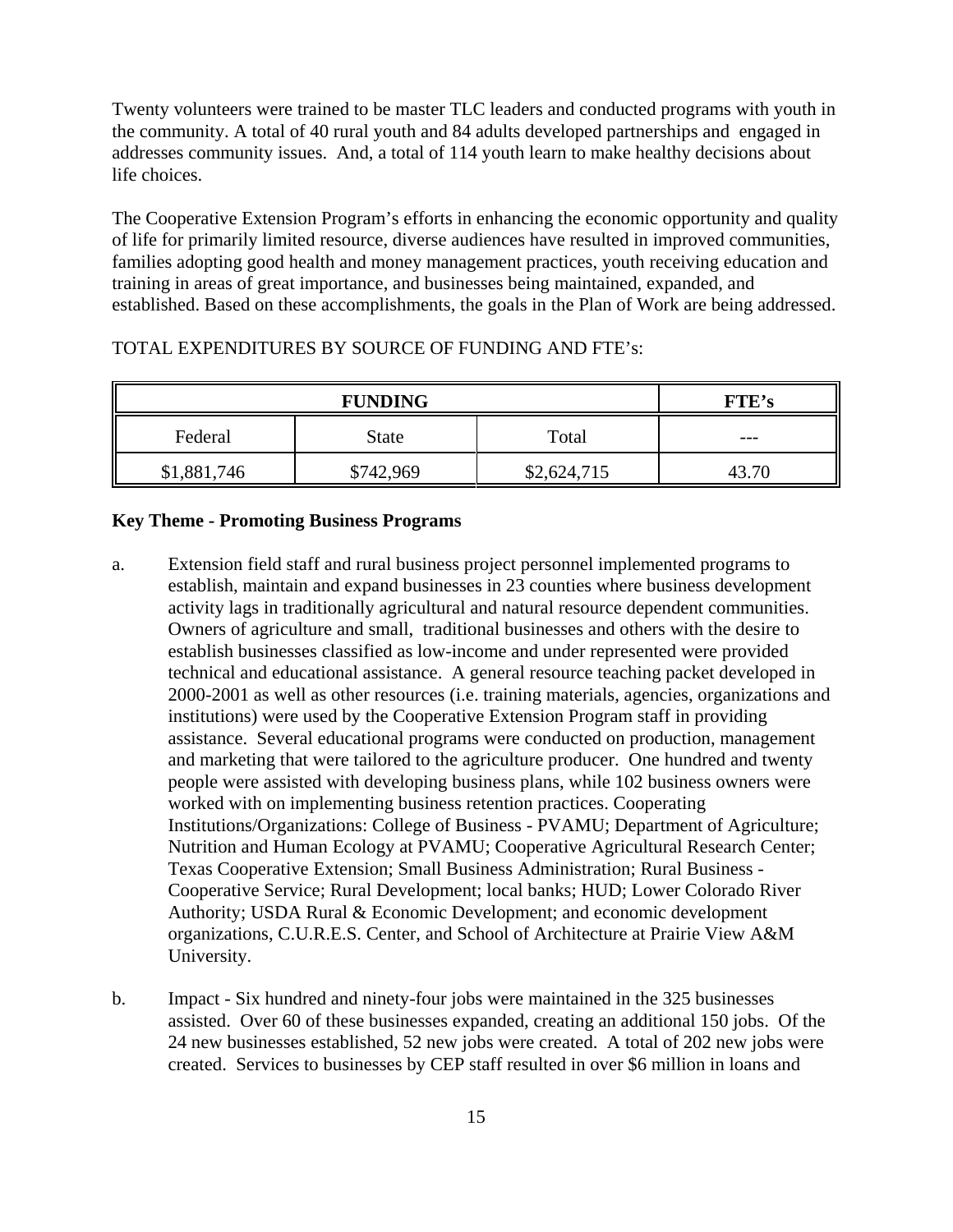grants to small rural businesses and savings to businesses were reported near \$200,000.

- c. Source of Funds Smith-Lever Section 1444, Rural Business Cooperative Service-USDA & State Matching funds
- d. Scope of Impact State Specific

#### **Key Theme - Other – Acquisition and Maintenance of Community Facilities**

- a. The program development process and needs assessment surveys conducted by county staff revealed that rural communities were greatly in need of community facilities and services. These needs varied by community and ranged from acquiring facilities and services to maintaining and updating those that already existed in the community. Money to fund these needed facilities and services can only be obtained by establishing  $501(c)(3)$  entities to seek grants. County staff provided the extending link of information connecting resources, grants and funding to the rural communities in which they live and work. Staff responded to 53 communities which revealed a need for basic resources. Information was disseminated to the communities via newsletters, educational meetings and individual visits. A grant proposal writing workshops were conducted. All of the communities were provided technical assistance in acquiring needed services and facilities. Cooperating Institutions/Organizations: Rural Development; Texas Cooperative Extension; Department of Agriculture, Nutrition, and Human Ecology at PVAMU; Texas Rural Partners; Area Resource & Conservation Boards; Cooperative Agricultural Research Center; Texas Department of Housing and Community Affairs; local government; Communities Resources Group, Inc; Community Development Block Grant Program; Texas Department of Human Resources and Health; Lower Colorado River Authority Energy and Office of Rural and Community Affairs.
- b. Impact As a result of the educational and technical assistance provided by Extension county staff, 12 communities established or required rural water/sewer systems, upgraded and expanded existing ones; 25 organized communities acquired and maintained quality volunteer fire and safety departments; 15 communities acquired facilities to conduct meetings and recreational and educational activities, and 12 facilities were established or acquired by groups and individuals to market their products.
- c. Source of Funds Smith Lever, Section 1444 & State Matching funds
- d. Scope of Impact State Specific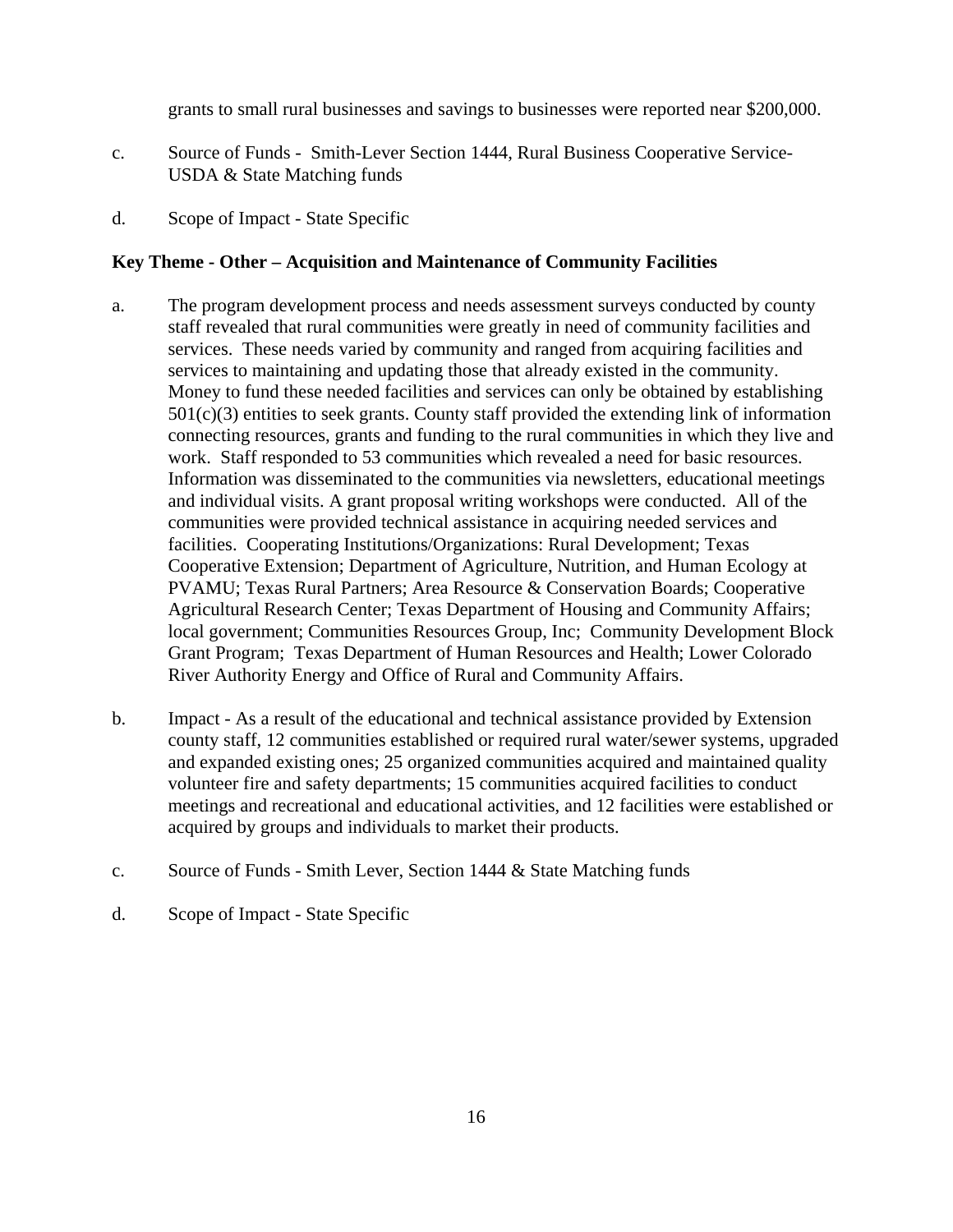#### **Key Theme - Community Enhancement**

- a. Field staff made a concentrated effort in motivating community residents to enhance their communities and places of residence. Fifty educational programs and activities were conducted by staff and community leaders. County staff developed and conducted 37 programs/activities that promoted community maintenance, improvement and safety. Numerous communities were organized to implement community improvement and leadership programs. Community leaders assisted in implementing this effort by encouraging community residents to become involved, providing transportation, leading community projects and involving the media. Cooperating Institutions/Organizations: Texas Department of Housing and Community Affairs; Cooperative Agricultural Research Center; Councils of Governments; Texas Community Improvement Program; county sheriff and police departments; home improvement centers; Texas Cooperative Extension; Main Street local government; Chambers of Commerce; and church leaders.
- b. Impact As a result of the efforts made to enhance communities and make residents feel better about the places where they reside, the following accomplishments were made. Programs were conducted in various communities organized that provided community enhancement options, education, recreation and ideas for establishing community safety programs. Twenty-two communities improved their appearance. Approximately 400 community residents participated in community clean-up and fix-up activities. These included neighborhood clean-up days, rural trash clean-ups, trimming hedges and trees, planting flowers and shrubs, fence line cleaning, and cleaning vacant lots, church grounds, cemeteries and the home landscape. A total of 111 families and individuals adopted home beautification and maintenance practices which included improving and maintaining the landscape, insulating the home, putting on new siding, repairing and replacing the roof, removing mildew from the roof, painting the exterior and interior of the home, fixing plumbing problems, weather stripping, and installing new doors and screens. Fifteen communities established and conducted programs that provided educational recreation and a safe environment. Among those were neighborhood watch, family recreation, bike safety, park improvement, fishing and fitness. Three communities established crime watch programs.
- c. Source of Funds Smith Lever, Section 1444 & State Matching funds
- d. Scope of Impact State Specific

#### **Key Theme - Promoting Housing Programs**

a. Cooperative Extension specialists and county staff conducted trainings, housing fairs, and developed news articles and newsletters to provide individuals across the state with current information on home ownership funding and First Time Home Buyers Education. One county assisted residents with education classes that led to credit worthiness and home ownership through a credit union that they established. Three counties held housing fairs that were planned by partnership task forces of state and local agencies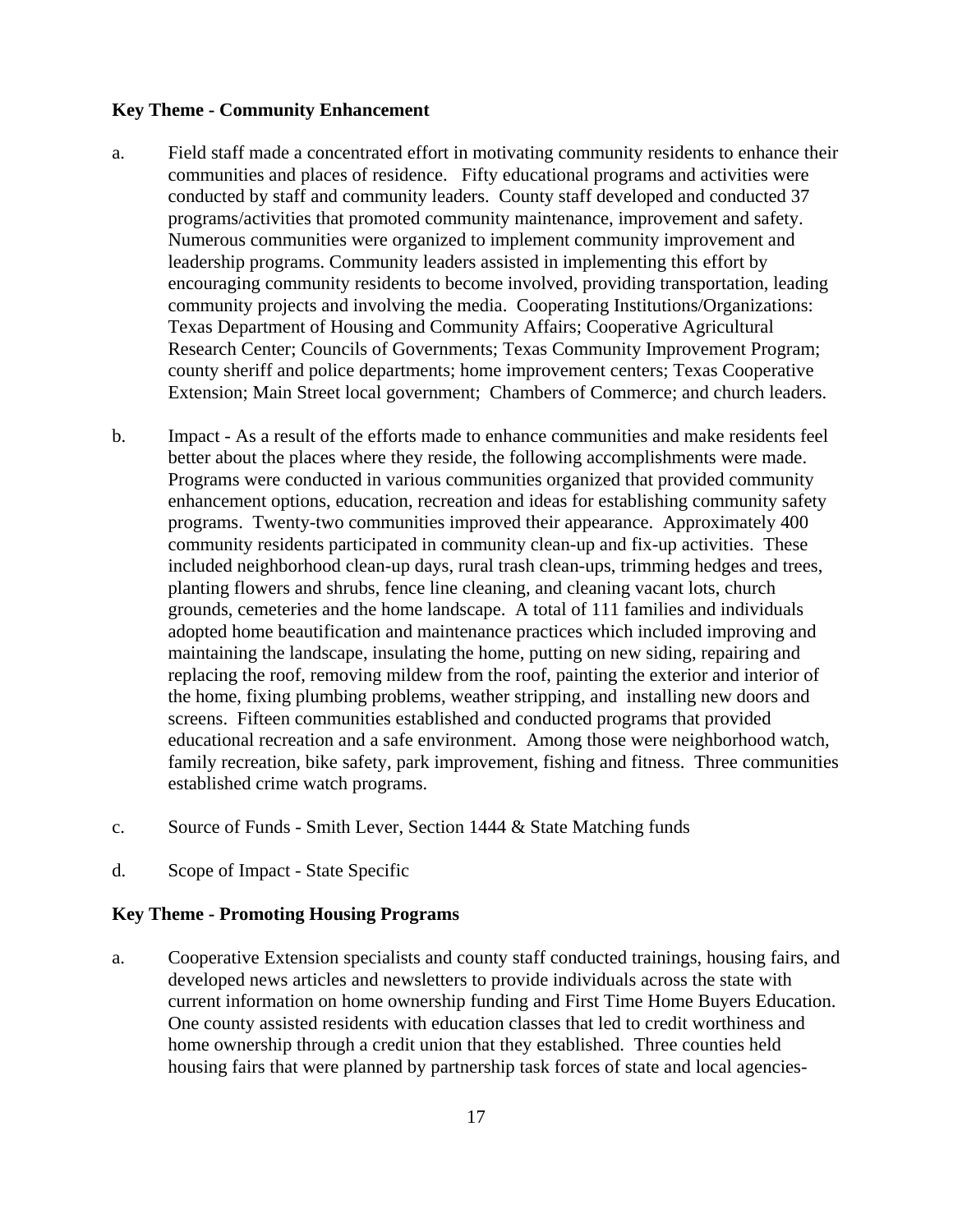HUD, USDA Rural Housing; local stakeholders; banks, real estate brokers, attorneys, Housing Authorities, FEMA and Independent Mortgage Brokers, etc. Realizing that the two greatest problems for families in obtaining home ownership are credit and ability to deal with the paper work, emphasis is put on helping individuals get ready to apply to funding agencies. Creditable applicants are directed to USDA Rural Housing first because of their low interest rate that helps low income families qualify. A new concept that assists limited income families obtain quality affordable apartments is called Educational Based Housing. The goal of Educational Based Housing is to facilitate the development of families through cooperation with business, industry, government, educational institutions, service organizations and local agencies and to deliver services to families who are at-risk and who are the working poor. Day care centers and computer labs are located at each complex (so far only three in Texas.) One CEP agent has been instrumental in launching this project. Five hundred and four families and individuals were provided technical and educational assistance in housing. Currently, 24 separate partners are part of this collective endeavor. Cooperating Institutions/Organizations: Rural Development; Texas Department of Housing and Community Affairs; Texas Cooperative Extension; The Department of Agriculture, Nutrition, and Human Ecology at PVAMU; Cooperative Agricultural Research Center; local government; local banks; HUD and Cypress Valley Cooperative.

- b. Impact More than 404 individuals attended educational programs or fairs on housing acquisition sponsored by CEP and supported by TCE, HUD, United Way, USDA Rural Development, funding agencies and small business enterprises. Approximately 80 persons were assisted with housing loan applications, and 36were approved. Over 50 persons utilized government housing assistance programs and acquired improved housing. Forty-two individuals or families acquired single family housing. The Community Credit Union based on required home ownership and credit classes is prospering in its ninth year.
- c. Source of Funds-Smith-Lever, Section 1444 & State Matching funds
- d. Scope of Impact- State Specific

#### **Key Theme - Leadership Training and Development**

a. Adhering to the belief that, "in union there is strength", the Cooperative Extension Program continues to recruit and train facilitators for the Community Voices Leadership and Texans in Leadership curriculum programs. The experience of 17 years with these programs have shown that, not only are communities brought together and projects accomplished, but individuals are developed to their fullest potential. Community Voices organizations continue to meet in two communities providing a catalyst to community clean-up, improved chid care, parks, safer neighborhoods and water and sewer needs. Over 40 recruited leaders provided new ideas and vision to neighborhoods. One hundred and fifty-four existing leaders continued to work to solve community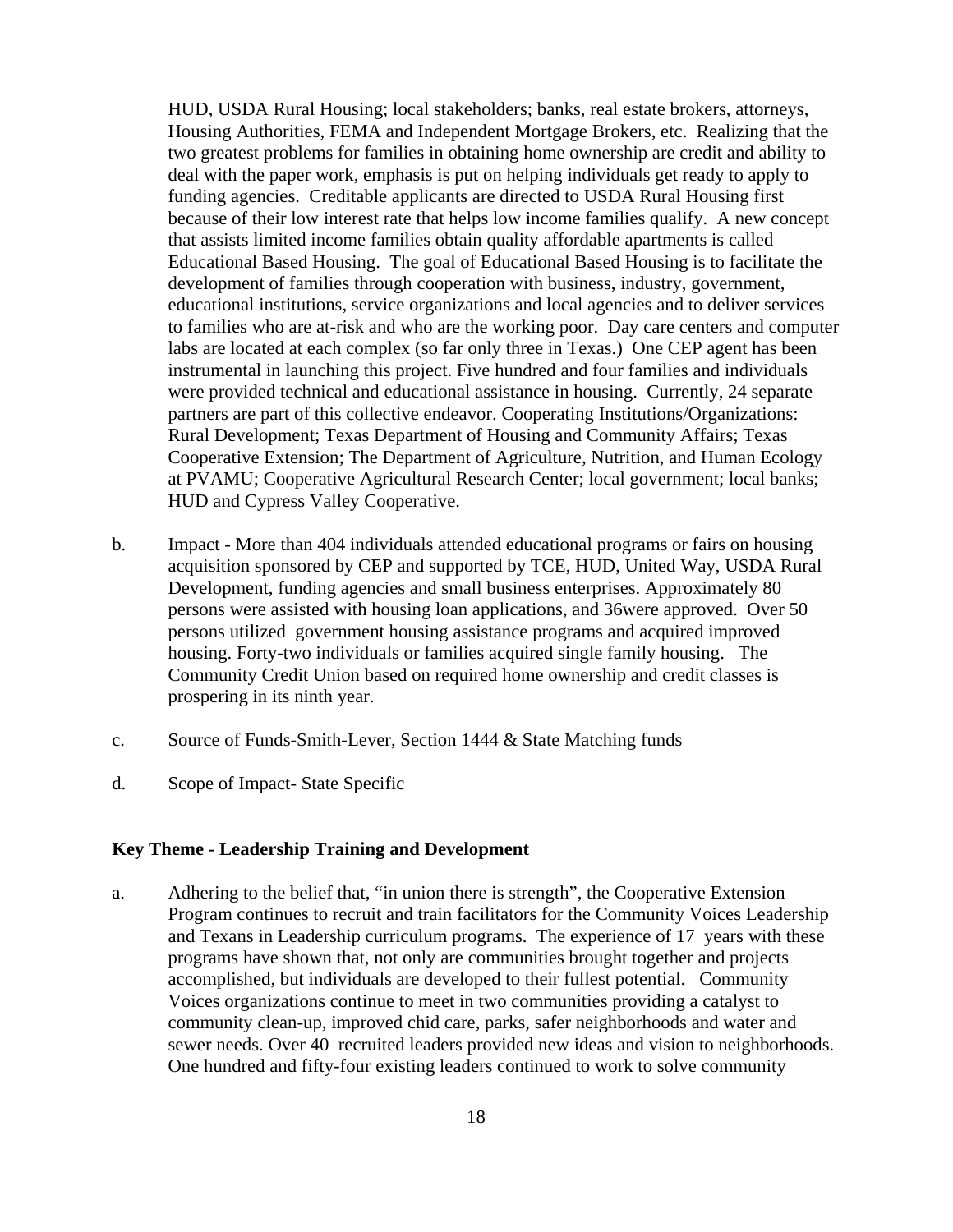problems. Leaders see the need to connect, partner and share resources with other key community organizations. Leadership programs are the number one program area that involve the Hispanic population, seeking to develop and integrate their leaders into the community decision making process. Nearly 200 programs were conducted in community and leadership development. Cooperating Institutions/Organizations: Prairie View A&M University; Texas Cooperative Extension; Texas Rural Leadership Program, Inc; Texas Department of Health & Human Services; The Department of Agriculture, Nutrition, and Human Ecology at Prairie View A&M University; Cooperative Agricultural Research Center; Texas Municipal League; Texas Rural Partners; Area Chamber of Commerce; utility companies and cooperatives; Lower Colorado River Authority; LULAC and other Hispanic coalitions; and community associations.

- b. Impact Of the approximately 200 leadership participants, 142 became involved in community issues, with 98 working specifically on a community project or a policy issue. Fifty became involved in county or city government, school boards or non-profit organizations. Several leadership graduates were elected to public office. Thirty communities worked on clean-ups, fix-ups, building renovations, parks, after school tutorial programs and enhanced transportation for rural residents.
- c. Source of Funds-Smith-Lever, Section 1444 & State Matching funds
- d. Scope of Impact State Specific

#### **Key Theme - Children, Youth and Families at Risk, Consumer Management, Family Resource Management, Jobs/Employment, Leadership Training and Development, Literacy and Parenting**

- a. The Family & Consumer Sciences staff partnered with numerous community leaders to address family resource management, parenting and senior issues. A continuation of the Medicare Discount Card program was implemented due to the demand and changes in the Medicare Prescription Drug Program. Many of these seniors were paying at least \$100.00 or more for their medication, and through the Medicare Drug Discount Card program, that same medication only cost them about \$8.00, about a 92% savings. Some of the seniors indicated that because of the cost, they were not taking all of the prescribed medication, but because of the savings they received, they can afford to eat and take their medicine. A variety of teaching methods and activities were conducted to meet the requests of parenting, including teen parents. A collaborative effort with Texas Cooperative Extension continued efforts to demonstrate proper installation in Child Safety Seat Check-Up events. Other educational classes and workshops were conducted throughout the counties included financial management and housing maintenance.
- b. Impact: Families living in certain counties were confronted with housing standards that were not in compliance with the Housing Authority. A train-the-trainer curriculum entitled "Housecleaning Made Simple" was developed to help residents meet their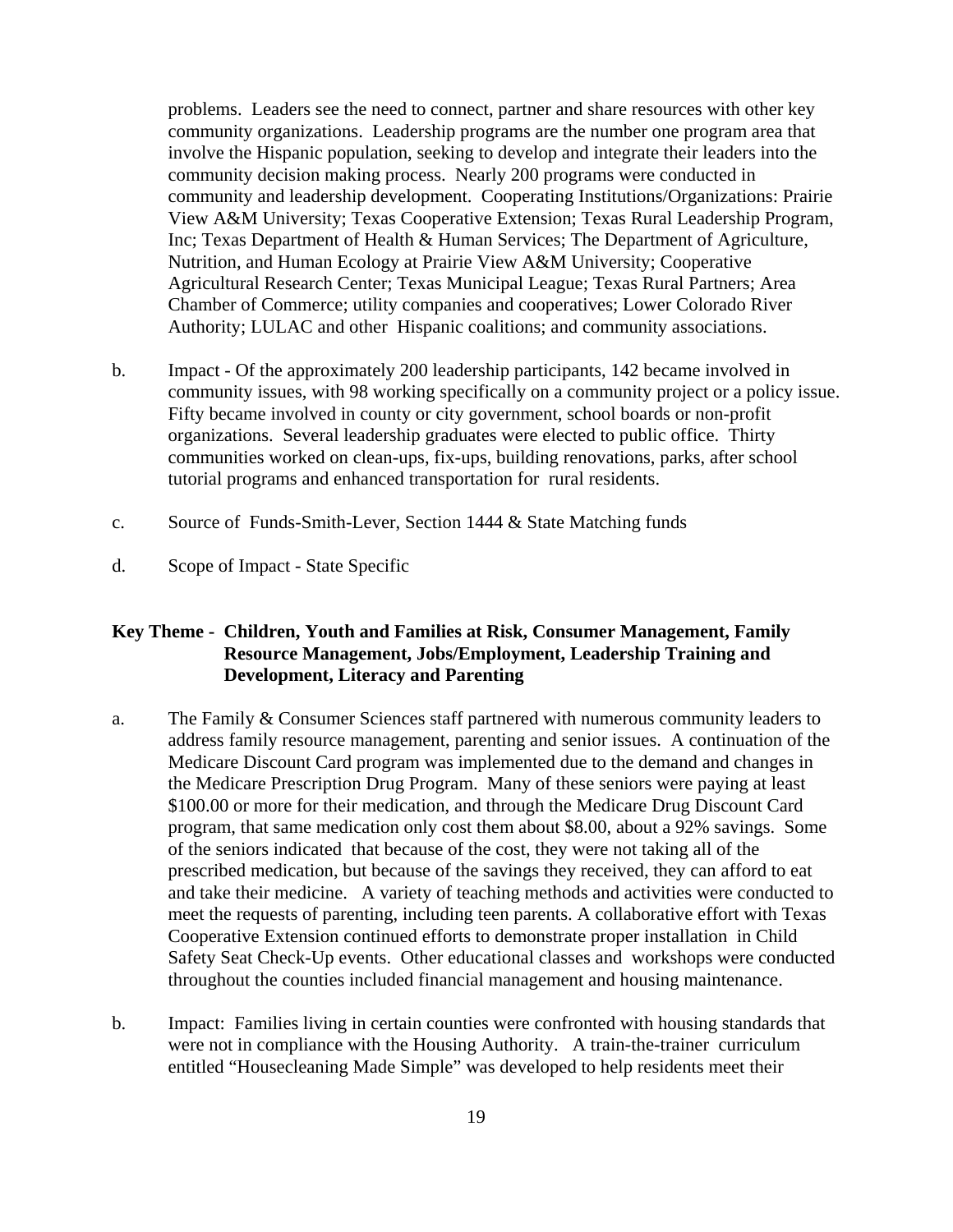cleaning regulations. Seventy-two percent indicated that their attitude towards house cleaning has positively changed as a result of this training. Residents attending the training reported that they were able to maintain residency due to their adoption of managing clutter, applying sanitation practices and household organization.

Family & Consumer Sciences staff have effectively collaborated with The Office of Institutional Relations and Public Service and enrolled 685 Medicare/Medicaid recipients in the Prescription Drug Program in six counties that participated in this grant. For individuals enrolled, they saved approximately \$875,600 through receiving the \$1,200 credit. One individual reported that her medications were costing an average of \$400 per month and after she received the prescription discount card, her monthly assessment is only \$8.00.

 The Family and Consumer Sciences agent began working with a new business owner in Bell County. This business consisted of consulting and marketing for at risk student athletes to obtain college athletic scholarships. Through this collaborative effort, support was provided from small business start-up classes, assistance was received on writing a business plan and a technical training on creating attractive marketing materials was held. Since the formation of this collaborative effort, approximately 25 at risk students have received financial assistance. Over \$500,000 in scholarships have been awarded to high school athletes. One athlete stated that the "Family & Consumer Sciences agent provided him with the education and assistance to help him effectively reach clientele."

To address child safety seat check up demands, Family & Consumer Sciences staff served as technicians during Child Passenger Seat Check-Up events in Harris, Brazos, and Fort Bend counties. Approximately 110 car seats were installed in vehicles. Parents participating in the check-up events received valuable information, and the free car seats distributed were valued at \$4,950.00. Seventeen car seats inappropriate for the child's protection were collected and destroyed. Nineteen children arrived unrestrained or inappropriately in lap/shoulder belts. One hundred percent of parents attending these events indicated that they appreciated the information and assistance given to help protect their children in the event of a car crash.

Family financial management workshops and activities were held to engage individuals in strategies to prioritize and budget for long and short term goals. Families across the nation are suffering from the effects of unemployment, low wages, increase cost of consumer products as well as gasoline. Approximately 450 families attended workshops on Financial Resource Management. Sixty percent reported changes in budget priorities, 29% indicated success in adhering to a shopping list, 56% reported saving an average of \$300 during the holiday season. Financial goal planning was implemented by 128 families which netted in savings approximately \$100 per month.

 The Family & Consumer Sciences staff realize that effective parenting is an intricate part of having a healthy family. Approximately 78 workshops were conducted through child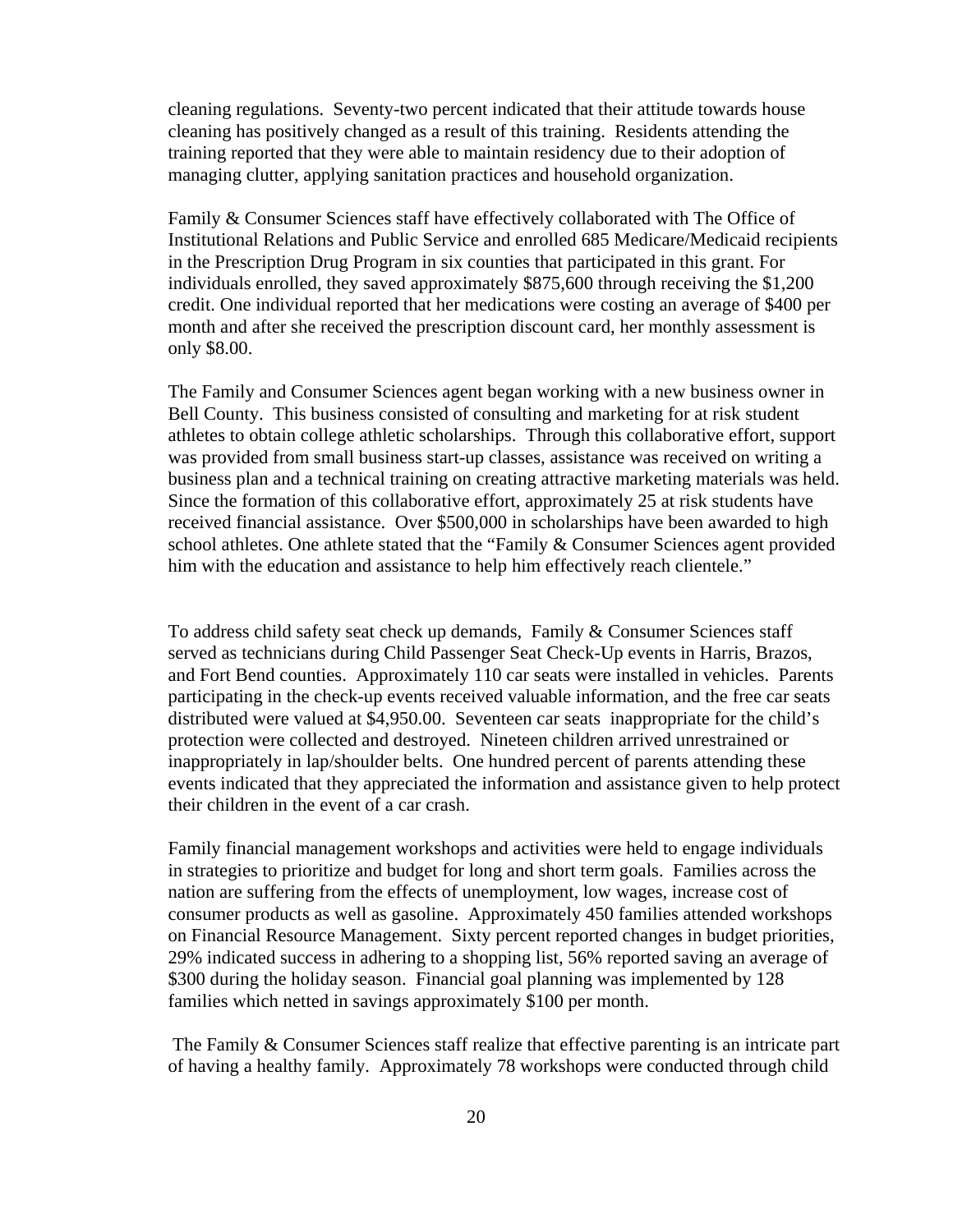care conferences, family conferences, and parenting workshops. Two-hundred twenty nine parents attended sessions on bullying, grandparents raising grandchildren, discipline, active listening, building self-esteem, effective communication and dinner time discussions. Reports indicated that 87% of parents improved communication with children, 56% observed positive behavior changes in their children, and 70% of parents and teens practiced controlling their temper.

- c. Source of Funds United States Department of Agriculture (CSREES), Smith-Lever, Department of Health and Human Services.
- d. Scope of Impact State Specific

#### **Key Theme - Workforce Preparation-Youth**

- a. The Cooperative Extension 4-H Program conducted educational programs and addressed career education (career awareness and exploration, career development, and career decision making), job readiness and preparation and entrepreneurship. These programs are unique in reaching elementary, middle, and high school students to assist them in preparing for the future. Programs such as the Youth Entrepreneurship Project, Teen Leadership Connection (TLC), Career Awareness and Youth Leadership Laboratory (CAYLL), and career fairs provided youth with an opportunity to identify positive methods to be productive, empowered, and contributing members of their communities. Workshops, seminars, and educational business and college tours were conducted for youth by trained Extension agents and adult volunteer leaders. Youth had the opportunity to participate in hands-on learning experiences, where they gained new skills and became motivated to pursue career, employment and business goals. These programs served as a focal point for 25 communities striving to provide the necessary tools to assist young people in identifying and achieving economic stability. Cooperating institutions included the College of Business at Prairie View A&M University, local school districts, Texas Cooperative Extension, Texas Education Agency, local churches, USDA agencies and the Texas Workforce Commission.
- b. Impact- A total of 660 youth were engaged in business workshops, seminars, and youth entrepreneurs conferences. Twenty-nine (29) trained volunteers and 8 Extension staff members conducted a business workshops with youth in schools and 4-H clubs. Youth learned entrepreneur strategies, recognize a business opportunity and how to develop a business plans. Approximately 89% of the participants improved their interviewing skills, resume writing, telephone etiquette, and proper dress for success via entrepreneur education. At the state level, a total of 167 youth and adults were involved in the CAYLL. This program gave youth an opportunity to gain knowledge about campus life, careers in agriculture and natural resources and related areas. Youth were also exposed to entrepreneurship concepts, identified their business interests, learned how to write business plans and began using skills learned in operating their own businesses. As a result of youth participating in these activities, 95% were exposed to college life for the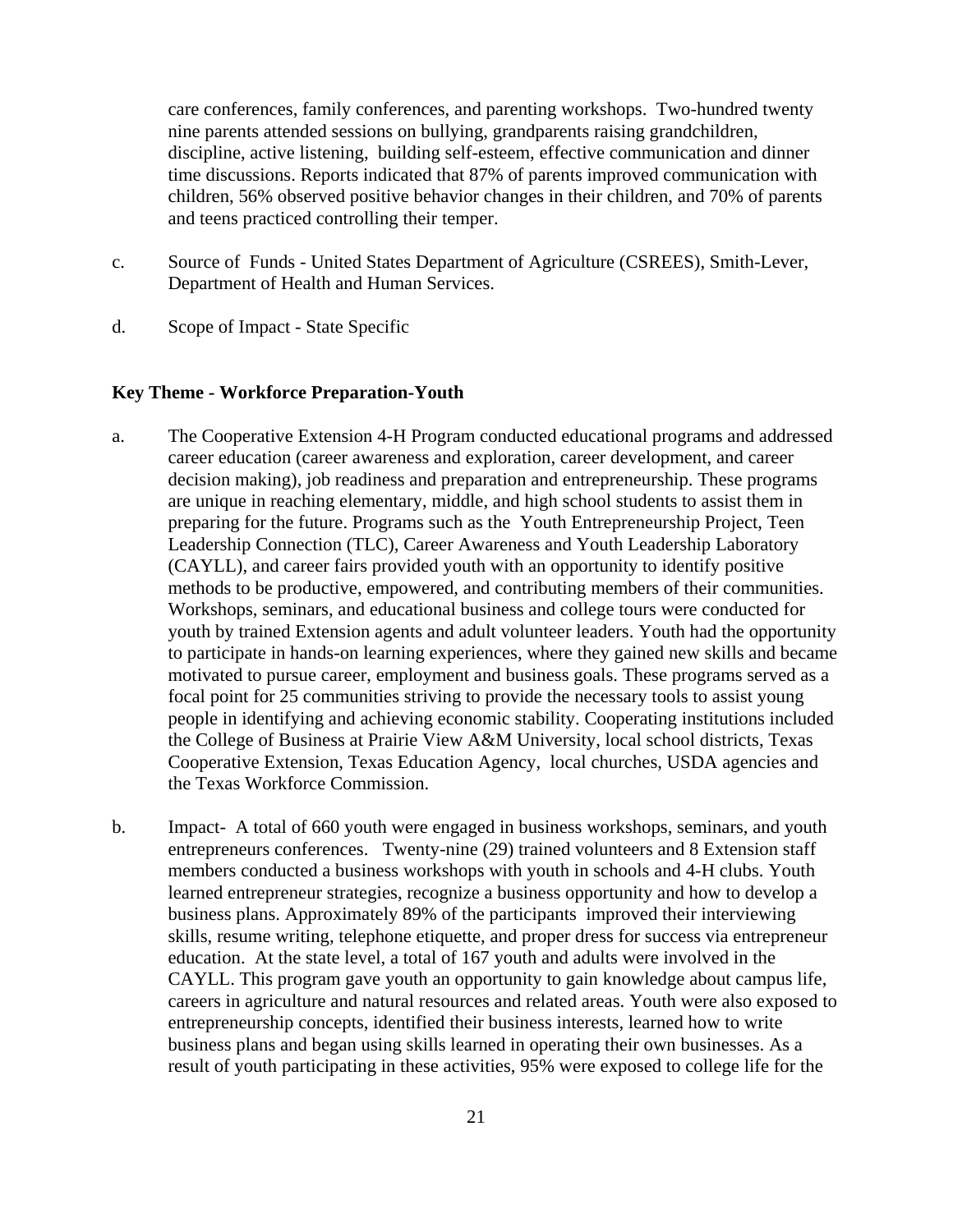first time, 80% identified an educational and career goal, and 85% changed their attitude concerning careers in agriculture. All of these activities increased the likelihood that these youth would further their education, acquire a successful career and become business owners.

- c. Source of Funds- Smith-Lever, Section 1444, Marion Kauffman Foundation, and State Matching funds.
- d. Scope of Impact State Specific

#### **Key Theme - Other – 4-H Volunteerism and Mentoring**

- a. To ensure strong educational programs for youth it is imperative that volunteerism and mentoring among adults are implemented. The  $4-H &$  Youth development staff conducts educational programs to encourage adults to become volunteers and mentors. Programs are conducted regularly with public school teachers, community leaders and parents. These programs focus on team building, forming supportive relationships, understanding roles of volunteers, mentoring others, recruiting volunteers, and understanding and working with diverse audiences.
- b. Impact A total of 275 adult volunteers and staff worked with approximately 6,566 youth. Eighty percent of the volunteers who worked with youth gained an appreciation for making a difference in the lives of young people. Over 60 percent of the volunteers developed strong interests in teaching youth. Forty-five percent of the enrolled youth formed a mentoring relationship with an adult.
- c. Source of Funds Smith-Lever, Section 1444 & State Matching funds
- d. Scope of Impact State Specific

#### **Key Theme - Other – 4-H Life Skills Development**

a. The Cooperative Extension Program's professional 4-H staff is committed to conducting educational programs that enhance life skills development for Texas youth. Through a number of educational programs conducted at the county and state levels, youth were given opportunities to develop effective interpersonal and communication skills. Youth also learned to build positive relationships with adults and peers, changed attitudes and behaviors, and demonstrated ethical, social and moral responsibilities, while developing strong character. Texas teens learned to manage and handle conflicts through participating in after school projects such as Teen Leadership Connection. Youth also learned to accept cultural differences while understanding their own. Workshops, seminars, teen retreats, lock-ins and school enrichment programs were conducted that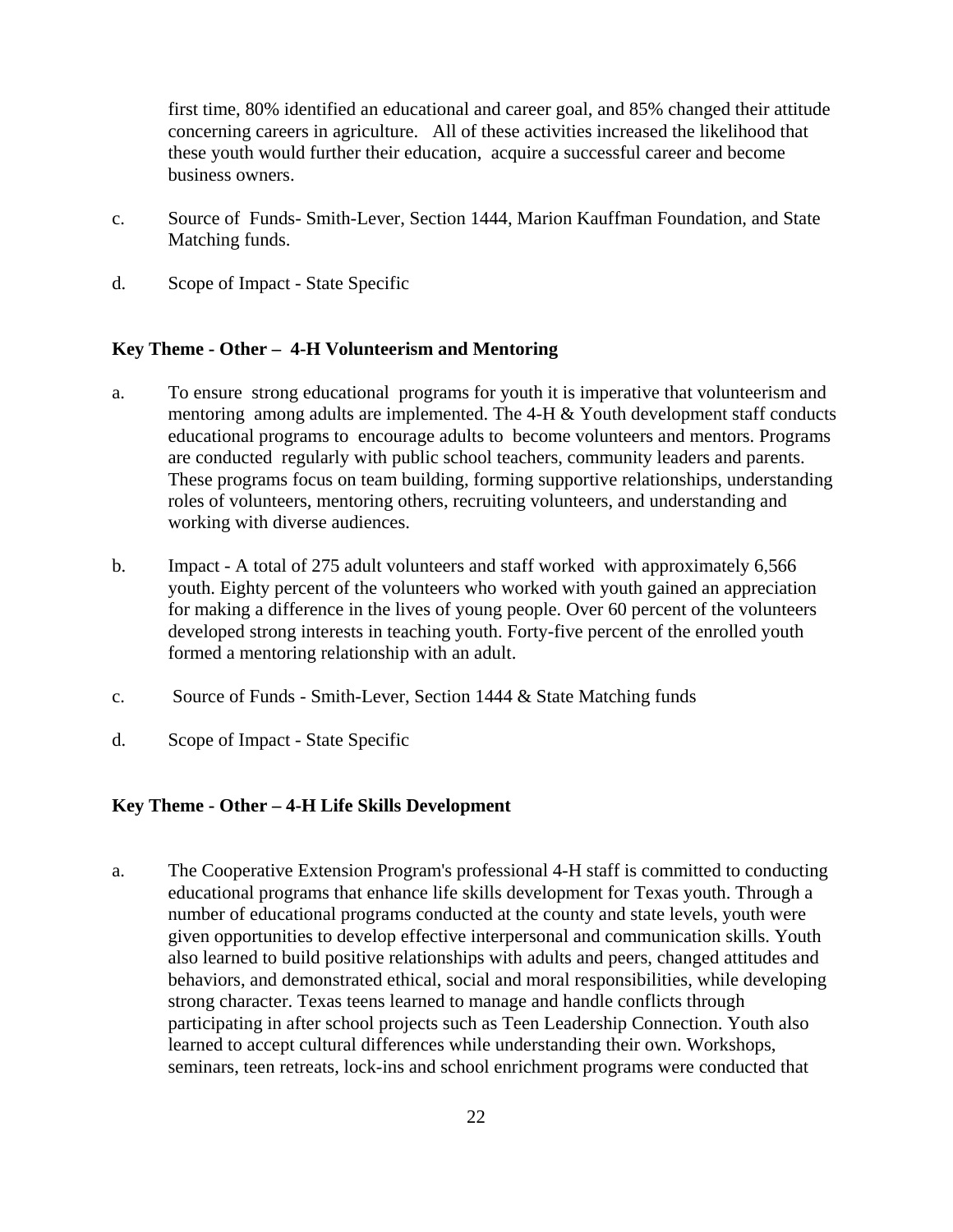incorporated life skills development. Cooperating agencies, institutions and organizations included Prairie View A&M University, local division of social work, College of Agriculture and Human Sciences, Independent School Districts, Communities in Schools, and city, local, community and social agencies.

b. Impact - A total of 2,186 youth participated in life skill programs. A total of 275 adults were trained to implement programs in churches, community centers and neighborhood schools. As a result of the youth participating in the county and state level programs focusing on life skills, it was found that 82% of the participants improved skills in communication, and 75% of the participants learned skills in managing their anger and negotiating. Eighty percent of the participants learned to make sound decisions, and 75% changed their levels of aggressive and delinquent behaviors. A total of 70% demonstrated ethical, social and moral responsibilities by making sound life choices.

A total of 132 youth participated in the Bexar County TLC inner-city project. Fifty-five trained TLC master volunteers conducted the program in churches, community centers, and neighboring schools. As a result of the youth participating in this project, it was found that 82% of the participants improved skills in communication and learned skills in managing their anger and negotiating and understanding others. Eighty-two percent learned to get alone with others and learn to make sound decisions. Teachers and parents also observed students who changed their attitudes.

- c. Source of Funds Smith Lever, Section 1444, and State Matching funds
- d. Scope of Impact State Specific

#### **Key Theme - Other – 4-H & Youth Agriculture and Natural Sciences**

- a. Educational programs in agriculture, horticulture, natural resources, environmental stewardship and camping focused on animals and management, renewable natural resources, gardening, nature trails, water quality, lawn maintenance, food production, farm safety, wildlife and camping. Activities included hiking, method demonstrations, illustrated talks, hands-on learning experiences and educational tours that complemented natural science projects. The process of conducting these programs required collaboration with many entities outside of the CEP including the Prairie View College of Agriculture and Human Sciences, Texas Cooperative Extension, Texas Department of Agriculture, Department of Parks and Wildlife, United States Forest Service, and many local and private groups.
- b. Impact As a result of participating in these programs, a total of 1,812 youth and 120 adult volunteers from 11 rural and urban counties enrolled in animal care, horticulture and/or gardening projects and camping program. These participants showed improved management and marketing practices. Because of participation in a statewide Goat Kid Giveaway program, a total of 160 youth exhibited evidence of improved animal and health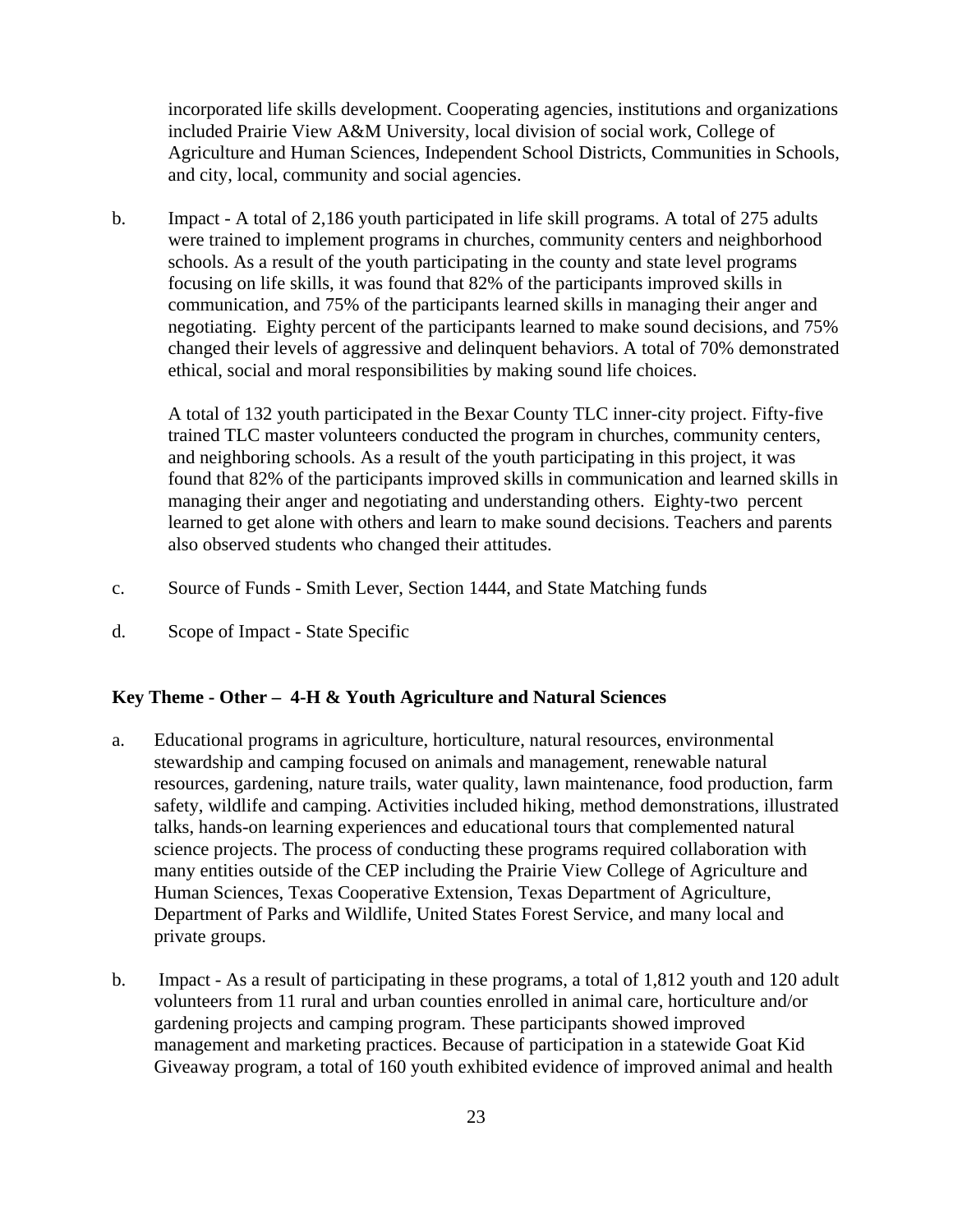care practices. Twenty trained volunteer leaders and staff developed programs and workshops that taught both youth and adults how to manage their horticulture / gardening resources. Eighty-two percent of the enrolled 4-Hers acquired knowledge about food safety, preservation and preparation, pest management, conservation and ecology. A total of 644 youth increased their appreciation for natural resources and environmental management. Four hundred ninety-seven youth participated in a residential and outdoor camping program that promoted wildlife and natural resources, 89% of the youth gained an appreciation for outdoor programs that included natural sciences, forestry and aquatic sciences, and the youth also participated in programs that taught leadership, communication skills, social skills, computer technology, and personal safety. Four hundred youth participated in 4-H Sports Fishing programs conducted through summer programming at the H. S. Estelle 4-H and Youth Camp.

- c. Source of Funds- Smith-Lever, Section 1444, and State Matching funds
- d. Scope of Impact State Specific

#### **Key Theme - Leadership Training and Development**

- a. The 4-H & Youth Development Program staff planned and conducted educational leadership training sessions for youth and adults. These sessions provided youth and adults with the necessary skills to become effective community leaders, 4-H club leaders, mentors and 4-H teen leaders in their communities. These training sessions also promoted leadership and citizenship skills through innovative techniques that enhanced social responsibilities, processes and structure for democracy. By youth and adults participating in these training sessions, they were empowered to become 4-H club leaders, conduct school enrichment programs, lead special interest groups, assist in the conduct of the annual Career Awareness and Youth Leadership Laboratory (CAYLL), Annual 4-H Kid-Goat Giveaway Project, State 4-H Goat Judging Contest, 4-H Teen Leadership Connection (TLC) and Community Bike Project and Texas Teens Exploring Entrepreneurial Minds (T-TEEM) Project, CHOICES, Rural Youth Project, Engaging Youth in Community Service thru Youth and Adult Partnerships. Volunteering and mentoring were the key elements in building resilient, productive, and self directed individuals.
- b. Impact The leadership training and development sessions reached a total of 2,180 4-H youth in 11 rural and urban counties throughout Texas. Two thousand five hundred 4-H'ers participated in leadership retreats, leadership laboratories, and local, state and national 4-H events. Approximately 288 4-H'ers completed community service projects that enhanced their ability to become productive and responsible citizens. Seventy percent of youth involved in school enrichment programs improved relationships with their families and communities. Forty-eight percent improved workforce skills. Eighty-five percent of the enrolled 4-H youth reported enhanced academic skills in leadership.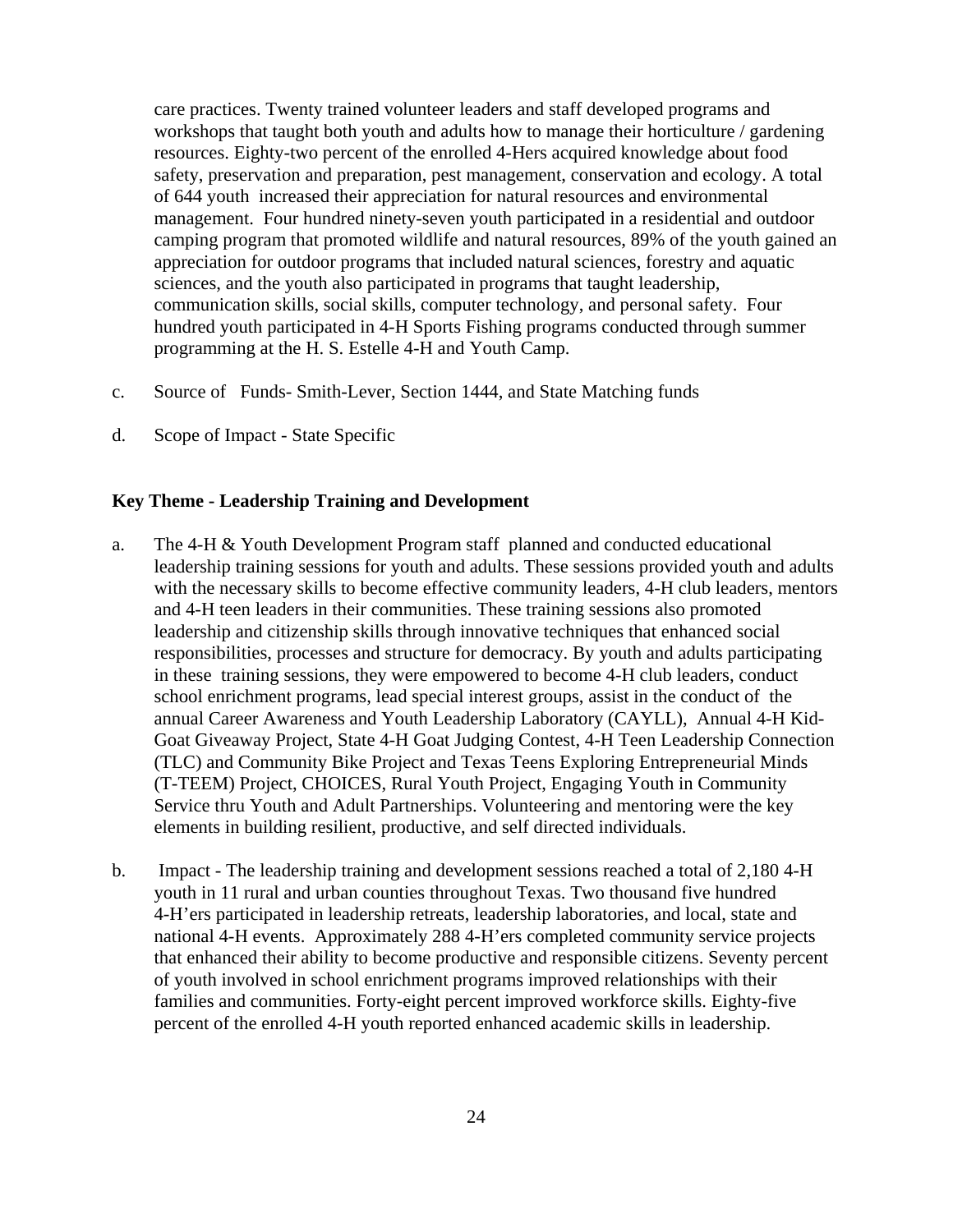- c. Source of Funds Smith-Lever, Section 1444, Kronkosky Foundation, National 4-H Council Grant USDA-CSREES and State Matching funds
- d. Scope of Impact State Specific

#### **SCIENCE AND EDUCATION IMPACT**

The Cooperative Extension Program at Prairie View A&M University participates in the Science and Education Impact writing process. The 2004 impacts can be found on the USDA/CSREES website at https://impact.csrees.usda.gov/impact/2004.

#### **STAKEHOLDER INPUT PROCESS**

The program development process in Texas is designed to obtain collective stakeholder input from a broad spectrum including people who are not serving on Extension committees. This extensive process is conducted every four or five years and serves as the basis for the development of long range county and state plans. At the county level, Extension agents draw from the long range plan and establish program committees to plan, implement and evaluate Extension educational programs and activities which fall in the realm of their responsibility. Each program committee meets a minimum of two times per year to assess the programs and activities that have been conducted to address the issues and problems identified through the program development process and plan future programs. The committees also discuss emerging issues and advise on how they should be addressed. Committee members identify programs and activities to be included in the Extension agents plan of work.

Each county conducts an annual meeting which includes all of the program committees that make up the Extension program council. This meeting also includes the executive board (i.e., president, vice president, etc.). The chairperson of each program committee gives a report on the accomplishments for the past year and discusses goal attainment and future directions.

The program development process is continuous in Texas. It is a requirement that the process be executed at the county, district and state levels.

#### **PROGRAM REVIEW PROCESS**

The merit review process was conducted as outlined in the 5-Year Plan of Work. There were no significant changes made to the plan of work.

#### **EVALUATION OF THE SUCCESS OF MULTI AND JOINT ACTIVITIES**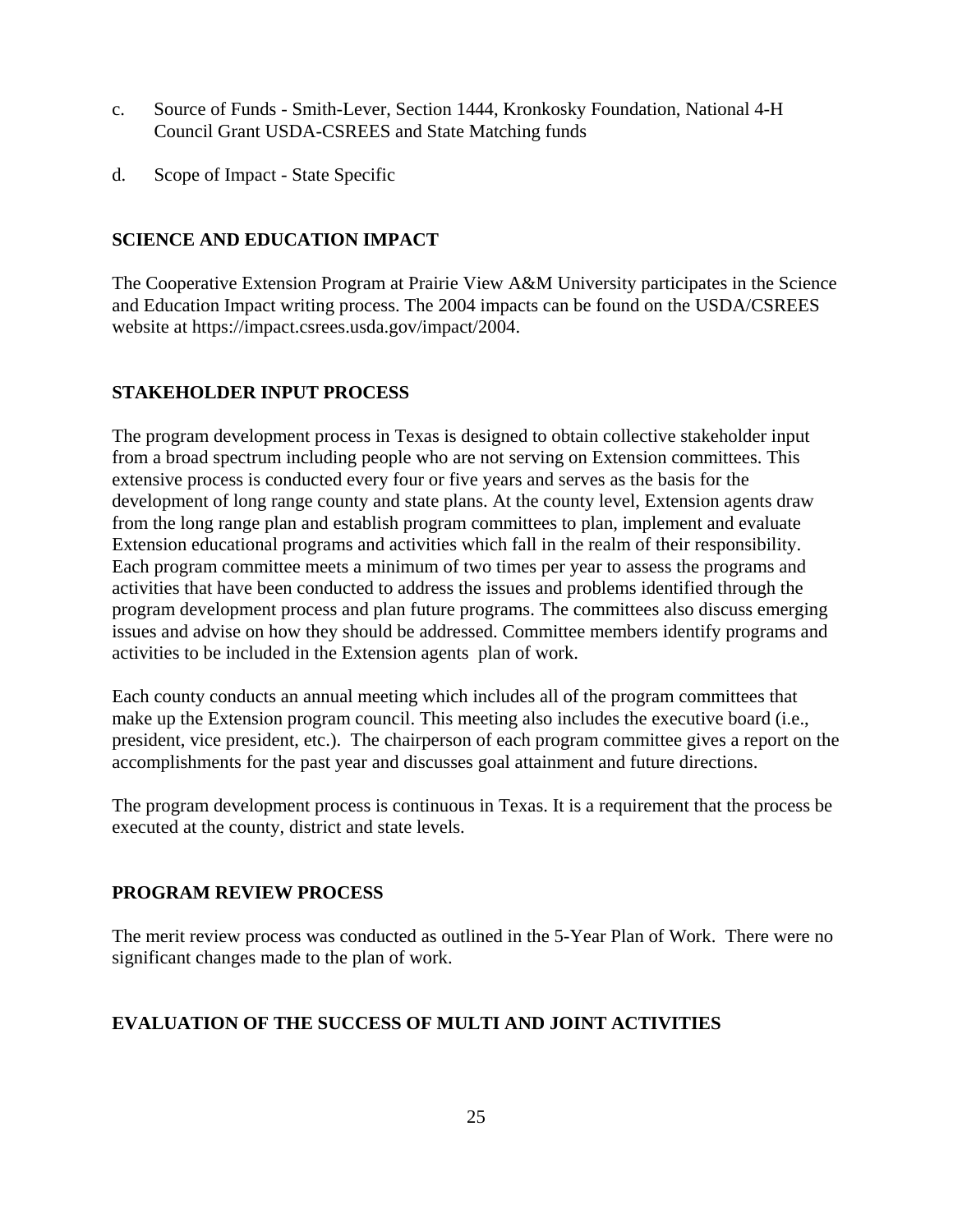The planned programs that were developed resulted from the program development process explained under the "Stakeholder Input" process. These programs were developed based on the critical issues and problems within those issues that were identified as priority and needing to be addressed.

Each program addressed issues and problems that ranked high among stakeholders and clientele in the program development process. The Extension Program Council in each county, which is composed of program committees and task forces, directed county staff in developing annual performance plans or plans of work. These plans supported or, in most instances, coincided with many of the State programs as well as addressed other local issues and problems. The planned programs did address the critical issues of strategic importance.

The planned programs of the Cooperative Extension Program at Prairie View A&M University are targeted at reaching under served and under represented populations of the State, and results are based on the needs of these populations. Evidence shows that significant impacts were made in addressing many of the priority needs of clientele in these groups. In addressing the needs, clientele in these groups have shown many desired changes and are improving their quality of life. Clientele have shown positive changes in behavior and attitude; adopted recommended practices; increased household and farm incomes; improved their living conditions; improved their health status; enhanced their neighborhoods and communities; and their overall situation which is shown through many other impact indicators as well as by their participation in the planned programs of the Cooperative Extension Program.

Improved program effectiveness and efficiency were accomplished. Program leaders planned and conducted trainings on the planned programs to acquaint staff with their content and resources available to assist them. This approach created a unified understanding and proved to be very helpful to staff in conducting work related to the planned programs.

The planned programs of the Cooperative Extension Program were developed with the intention of involving other institutions, agencies and organizations in implementing many of the planned activities. Texas Cooperative Extension; various teaching, research and outreach units at Prairie View A&M University; and other state, local agencies and organizations such as: Texas Department of Agriculture, Texas Parks and Wildlife, Texas Department of Housing and Community Affairs, Texas Landowners Association, Marion Kauffman Foundation, and Housing and Urban Development assisted in the conduct of programs led by the Cooperative Extension Program. The clientele were better served using this approach.

#### **MULTI STATE EXTENSION ACTIVITIES**

Families First: Nutrition Education and Wellness System Consortium with Alabama A&M University, Alcorn State University, Delaware State University, Florida A&M University, Langston University, South Carolina St. College, Southern University and A&M College, Tennessee State University, Tuskegee University and University of Arkansas at Pine Bluff.